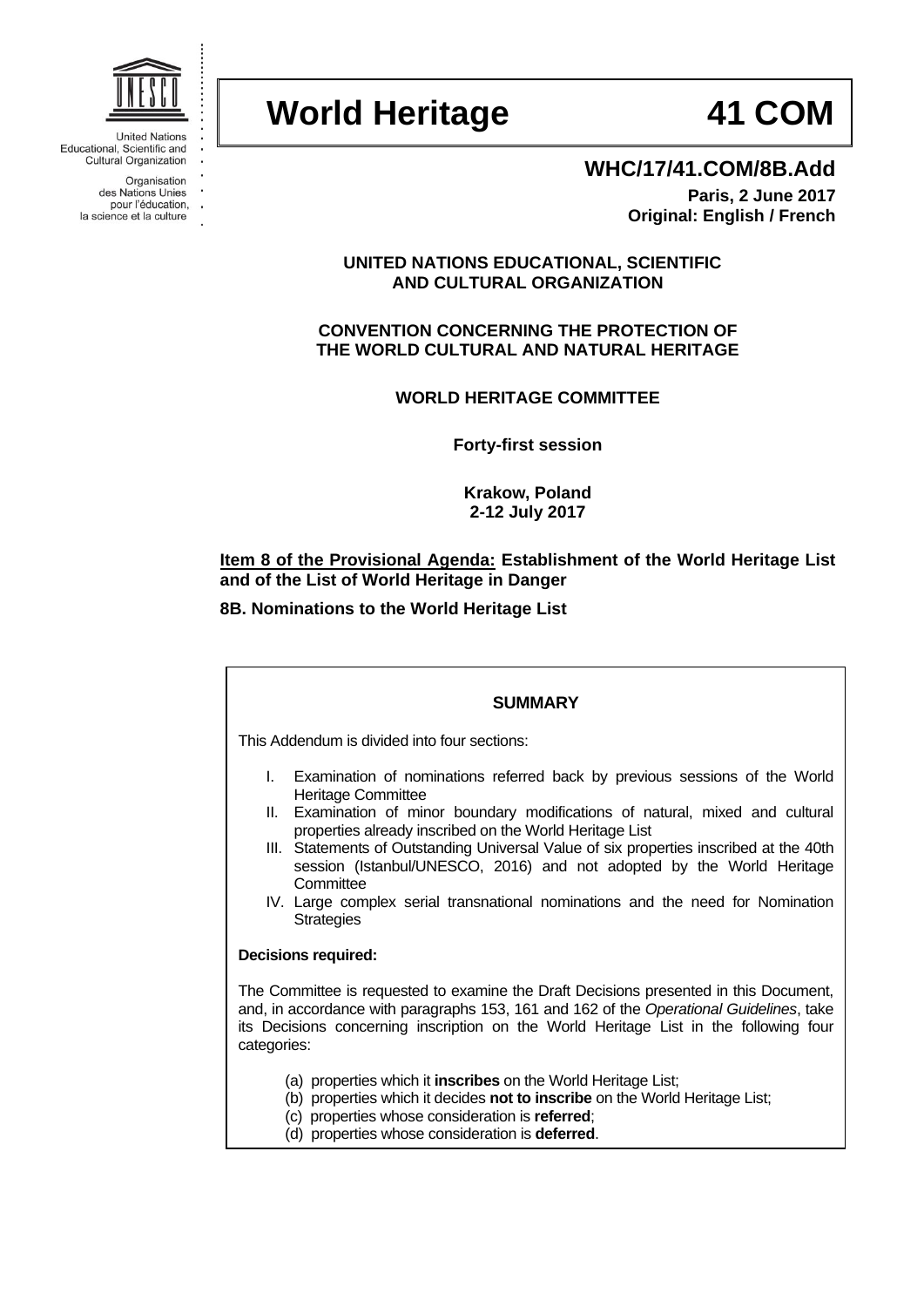In the presentation below, ICOMOS Recommendations and IUCN Recommendations are presented in the form of Draft Decisions and are extracted from WHC/17/41.COM/INF.8B1.Add (ICOMOS) and WHC/17/41.COM/INF.8B2.Add (IUCN).

Though Draft Decisions were taken from IUCN and ICOMOS evaluation books, in some cases, a few modifications were required to adapt them to this document.

#### **I. EXAMINATION OF NOMINATIONS REFERRED BACK BY PREVIOUS SESSIONS OF THE WORLD HERITAGE COMMITTEE**

| Property                            | <b>Landscapes of Dauria</b>          |
|-------------------------------------|--------------------------------------|
| ID No.                              | <b>1448 Rev</b>                      |
| <b>State Party</b>                  | <b>Mongolia / Russian Federation</b> |
| Criteria proposed<br>by State Party | (ix)(x)                              |

See IUCN Additional Evaluation Book, May 2017, page 3.

#### *Draft Decision: 41 COM 8B.6*

*The World Heritage Committee,*

- *1. Having examined Documents WHC/17/41.COM/ 8B.Add and WHC/17/41.COM/INF.8B2.Add,*
- *2. Inscribes the Landscapes of Dauria, Mongolia, Russian Federation, on the World Heritage List on the basis of criteria (ix) and (x);*
- *3. Adopts the following Statement of Outstanding Universal Value:*

#### *Brief synthesis*

*Shared by Mongolia and the Russian Federation, the Landscapes of Dauria is a transboundary serial World Heritage property of four component parts. It is an outstanding example of the Daurian steppe ecosystem, which covers over 1 million square kilometers, extending from Eastern Mongolia to Russian Siberia and into North-Eastern China. The serial property covers a total of 912,624 ha and comprises several protected areas in the northern part of the Daurian steppe ecoregion which occupy large areas of the transition from taiga to desert, including various steppe ecosystems. The inscribed property includes the nationally designated core and buffer zones of most of the Daursky State Nature Biosphere Reserve and the Valley of Dzeren Federal Nature Refuge (Russian Federation), as well as the core zone and a large part of the buffer zone of the Mongol Daguur Special Protected Area and the Ugtam Nature Refuge (Mongolia). Most of this property is then surrounded by a World Heritage buffer zone of 307,317 ha, which overlaps with Ramsar sites and UNESCO Biosphere Reserves in both countries (Mongol Daguur in Mongolia and Torrey Lakes in the Russian Federation).*

*The main natural value of the property resides in its intact steppe systems (including forest steppe), interspersed with wet meadows and floodplains, at the convergence of three floristic provinces belonging to three floristic regions. This exceptional ecological context results in a diverse combination of ecological complexes which derive from the cyclic climatic and hydrological variations over the year. The property provides key habitats for rare fauna species such as the White-naped Crane, the Great Bustard and millions of other vulnerable, endangered or threatened species of migratory birds. The property is also an important area on the migration route of the Mongolian Gazelle (Dzeren) and the only place where this species is known to breed in the Russian Federation. The property also provides sanctuary to both endangered Tabargan and Mongolian Marmots, as well as to the near-threatened Pallas Cat.* 

*Criterion (ix): The Landscapes of Dauria contains substantial and relatively undisturbed areas of different types of steppe, ranging from grassland to forest, as well as many lakes and wetlands. All these habitats host a diversity of species and communities characteristic of the northern part of the vast Daurian Steppe ecoregion. Cyclic climate changes with distinct wet and dry periods lead to high species and ecosystem diversity which is globally significant and offers outstanding examples of ongoing ecological and evolutionary processes. The property also includes key natural habitats for many animal species during their annual migration, some of which also breed in the area. The high diversity of ecosystems, biotopes and their transition-zones in the property is indicative of the many evolutionary adaptive processes undergone by species living in this unique area.*

*Criterion (x): The transboundary serial property conserves an excellent example of Daurian steppe and its characteristic wildlife including a number of globally threatened bird species (White-naped Crane, Hooded Crane, Swan Goose, Relict Gull, Great Bustard and Saker Falcon) as well as the endangered Tarbagan Marmot. It also provides essential breeding and resting habitat for birds along the East Asian-Australasian Flyway, with up to 3 million birds in spring and 6 million in autumn using the area during migration. The property also provides critical summer grounds and autumn migration routes of the emblematic Mongolian Gazelle.* 

#### *Integrity*

*The property contains grassland and forest steppe landscapes which have suffered little from human disturbance. It includes intact breeding and resting grounds for migratory bird species of international importance as well as significant parts of Mongolian Gazelle migration routes. The selection of component parts provides an appropriate representation of the scope of biodiversity of the Daurian Steppe, although there is potential to further extend the series to include other significant protected areas. The property is in a*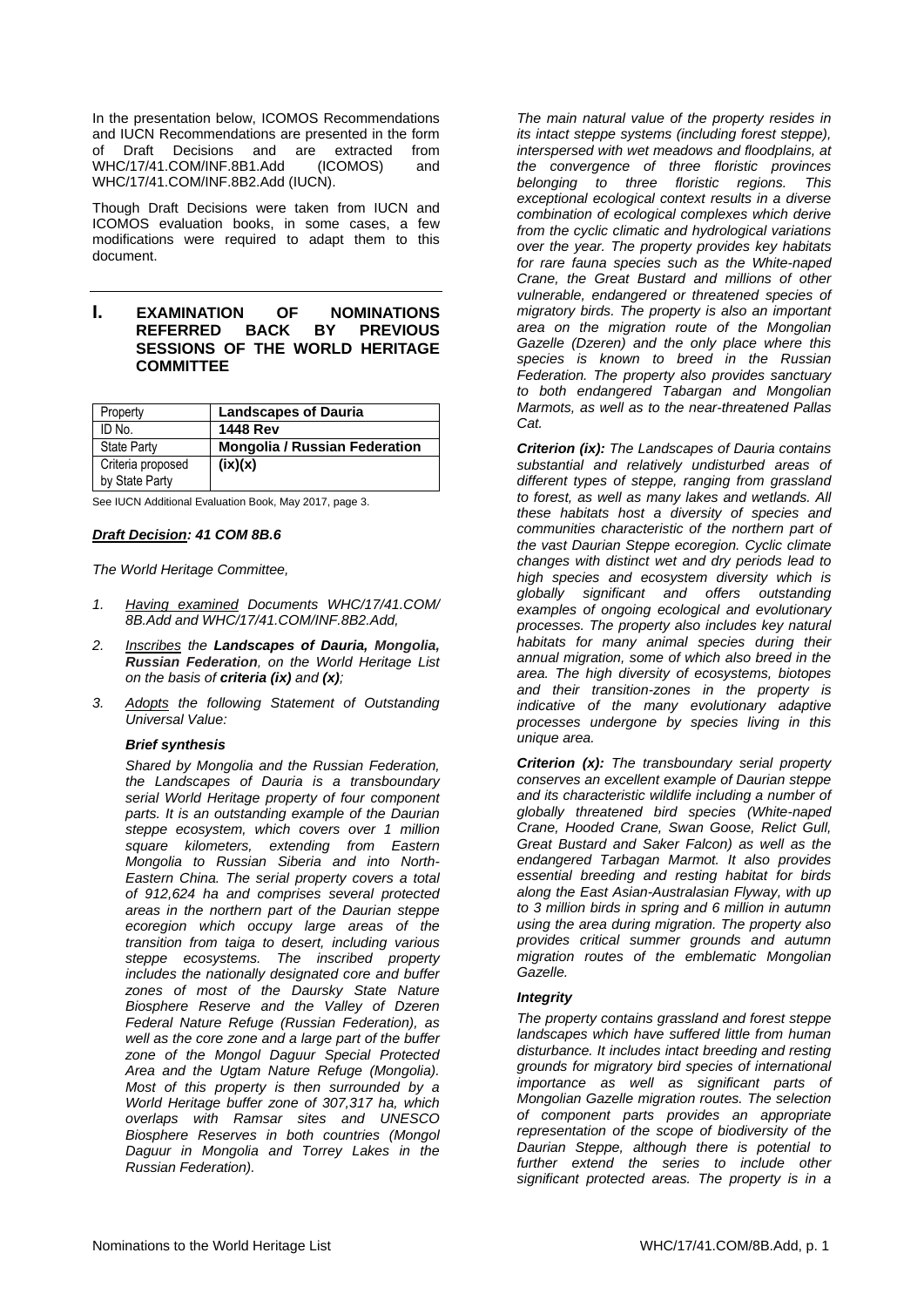*good condition thanks to its size, low human pressure and the absence of impacting uses and activities, such as mining. While grazing, as well as poaching and fire to some extent, could potentially affect the integrity of the property, current practice at the time of inscription is consistent with the property's Outstanding Universal Value. The States Parties should, however, strengthen their action and cooperation in the future, in order to maintain the long term integrity of the property and minimize threats.*

#### *Protection and management requirements*

*The property is under the highest level of protection afforded by the national laws of both countries, on Special Protected Areas (1994) and on Buffer Zones (1998) in the case of Mongolia, and on Special Protected Areas (1995) in the Russian Federation. The legal status of all types of protected area making up the property provides, in principle, an appropriate conservation regime of this unique ecosystem complex.* 

*The property is also a good example of transboundary ecosystem cooperation, shared between governmental, scientific and nongovernmental institutions. It has, since 1994, operated under the framework of the China-Mongolia-Russian International Protected Area Agreement (DIPA). This agreement provides a forum for the States Parties to discuss, on a regular basis, all issues in relation to the preservation of the property and its management, at both political and operational levels.*

*Regarding hunting and poaching which may potentially impact the Outstanding Universal Value of the property, the States Parties have committed to set up additional "zones of peace" and to reduce the hunting season in the surroundings of the property. They also regularly adopt joint working plans in order to minimize fire and poaching risks and have increased their capacities with external support from international NGOs and foreign countries. Both countries develop joint monitoring activities for Mongolian Gazelle and migratory birds, through the DIPA process, to improve their knowledge and optimize the management of natural resources which are key attributes of the property's Outstanding Universal Value. There is a commitment to full protection of the property from possible threats from mining and other extractive industries which will be important to maintain into the future. The law in Mongolia does not prohibit mining in the protective zones of Special Protected Areas, however, the State Party of Mongolia has committed to ban mining inside the World Heritage property on the basis of the primacy of international agreements and designations.*

*Whilst protection and management measures are seen as meeting World Heritage requirements at the time of inscription, it is critical that both States Parties continue and strengthen their efforts in the long-term, in order to prevent impact on the property from significant threats such as changes to hydrology, climate change, illegal hunting, grazing pressure and fire damage. They should* 

*also develop coordinated management plans at the property level, with special emphasis on the buffer zones, focused on addressing the main risks to the Outstanding Universal Value of the property.*

- *4. Requests the State Party of Mongolia, in line with the position of the World Heritage Committee on the incompatibility of mining with World Heritage site status, to ensure that no mining exploration and exploitation activities take place within the inscribed property;*
- *5. Encourages both States Parties to strengthen their coordination in the transboundary management of wildlife populations, such as Mongolian Gazelles and migratory birds which depend on ecological continuity between the protected areas making up the property, and to improve their coordinated capacities to prevent and minimize the effects of hunting, poaching and other threats to the integrity of the property.*
- *6. Also encourages both States Parties, and in particular the State Party of Mongolia, to strengthen its resources and capacities allocated to the management of the protected areas in the World Heritage property.*
- *7. Commends both States Parties for their commitment to the protection of the wider Daurian Steppe ecosystems and further encourages them to consider, possibly jointly with China, future expansion of the transboundary World Heritage property in order to cover additional areas of forest steppe as well as critical habitats for migratory birds and those associated with the migration of the Mongolian Gazelle.*

| Property                            | <b>Gelati Monastery [significant</b><br>boundary reduction of "Bagrati<br>Cathedral and Gelati Monastery"] |
|-------------------------------------|------------------------------------------------------------------------------------------------------------|
| ID No.                              | <b>710 Bis</b>                                                                                             |
| <b>State Party</b>                  | Georgia                                                                                                    |
| Criteria proposed<br>by State Party | (iv)                                                                                                       |

See ICOMOS Additional Evaluation Book, May 2017, page 5.

#### *Draft Decision: 41 COM 8B.31*

- *1. Having examined Documents WHC/17/41.COM/ 8B.Add and WHC/17/41.COM/INF.8B1.Add,*
- *2. Recalling Decision 37 COM 7A.32 adopted at its 37th session (Phnom Penh, 2013) which "Requests the State Party to submit, by 1 February 2014, a request for a major boundary modification for the property to allow Gelati Monastery to justify the criterion on its own";*
- *3. Approves the significant boundary modification of Bagrati Cathedral and Gelati Monastery, Georgia to exclude Bagrati Cathedral, to become Gelati Monastery, Georgia;*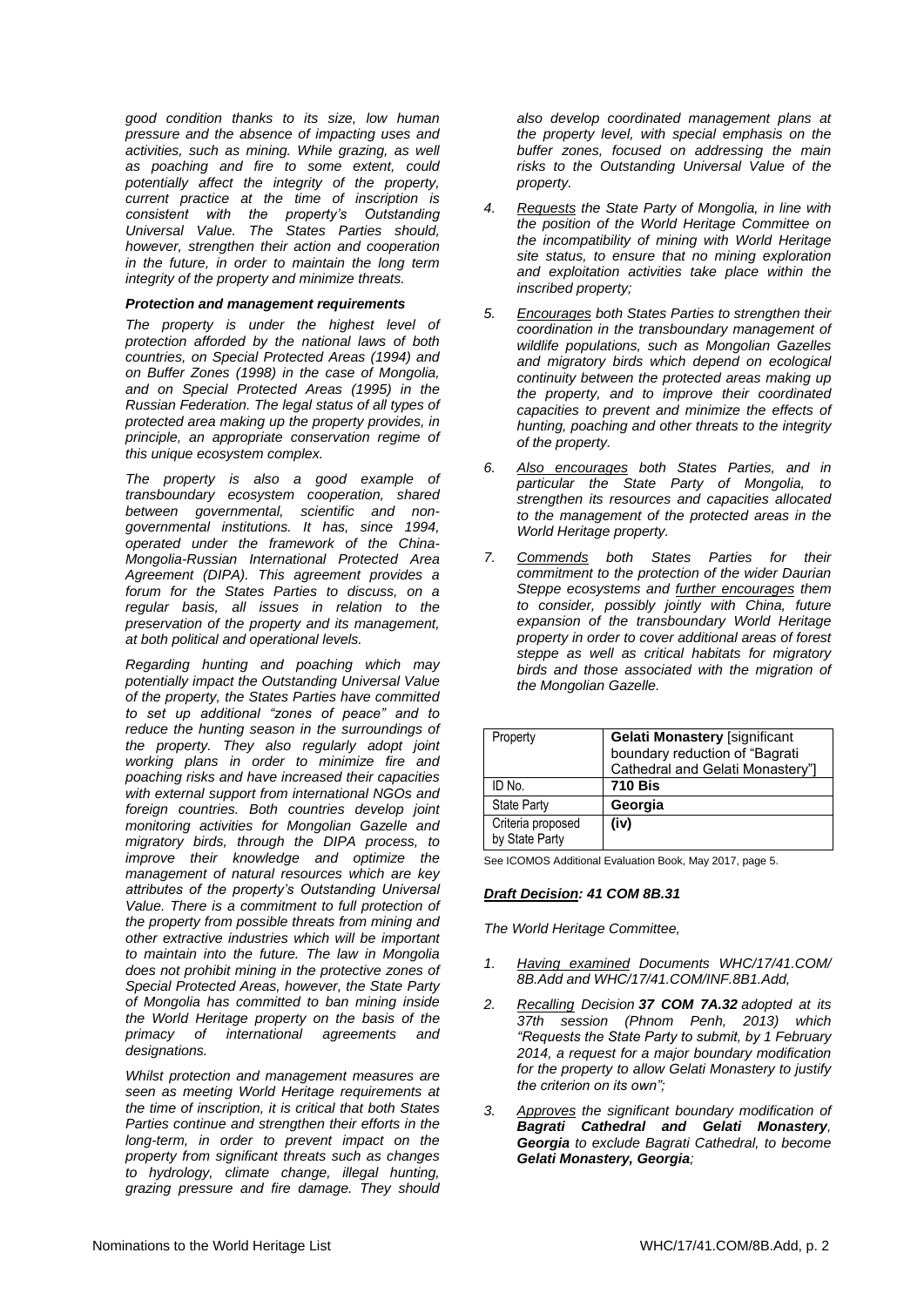*4. Adopts the following Statement of Outstanding Universal Value:*

#### *Brief synthesis*

*On the lower southern slopes of the mountains of the Northern Caucasus, Gelati Monastery reflects the 'golden age' of medieval Georgia, a period of political strength and economic growth between the reigns of King David IV 'the Builder' (1089- 1125) and Queen Tamar (1184-1213). It was David who, in 1106 began building the monastery near his capital Kutaisi on a wooded hill above the river Tskaltsitela. The main church was completed in 1130 in the reign of his son and successor Demetré. Further churches were added to the monastery throughout the 13th and early 14th centuries. The monastery is richly decorated with mural paintings from the 12th to 17th centuries, as well as a 12th century mosaic in the apse of the main church, depicting the Virgin with Child flanked by archangels. Its high architectural quality, outstanding decoration, size, and clear spatial quality combine to offer a vivid expression of the artistic idiom of the architecture of the Georgian "Golden Age" and its almost completely intact surroundings allow an understanding of the intended fusion between architecture and landscape.*

*Gelati was not simply a monastery: it was also a centre of science and education, and the Academy established there was one of the most important centres of culture in ancient Georgia. King David gathered eminent intellectuals to his Academy such as Johannes Petritzi, a Neo-Platonic philosopher best known for his translations of Proclus, and Arsen Ikaltoeli, a learned monk, whose translations of doctrinal and polemical works were compiled into his Dogmatikon, or book of teachings, influenced by Aristotelianism. Gelati also had a scriptorium were monastic scribes copied manuscripts (although its location is not known). Among several books created there, the best known is an amply illuminated 12th century gospel, housed in the National Centre of Manuscripts.*

*As a royal monastery, Gelati possessed extensive lands and was richly endowed with icons, including the well-known gold mounted Icon of the Virgin of Khakhuli (now housed in the Georgian National Museum) and at its peak, it reflected the power and high culture of Eastern Christianity.*

*Criterion (iv): Gelati Monastery is the masterpiece of the architecture of the "Golden Age" of Georgia and the best representative of its architectural style, characterized by the full facing of smoothly hewn large blocks, perfectly balanced proportions, and the exterior decoration of blind arches. The main church of the monastery is one of the most important examples of the cross-in-square architectural type that had a crucial role in the East Christian church architecture from the 7th century onwards. Gelati is one of the largest Medieval Orthodox monasteries, distinguished for its harmony with its natural setting and a well thought-out overall planning concept.*

*The main church of the Gelati Monastery is the only Medieval monument in the larger historic region of Eastern Asia Minor and the Caucasus that still has well-preserved mosaic decoration, comparable with the best Byzantine mosaics, as well as having the largest ensemble of paintings of the middle Byzantine, late Byzantine, and post-Byzantine periods in Georgia, including more than 40 portraits of kings, queens, and high clerics and the earliest depiction of the seven Ecumenical Councils.*

#### *Integrity*

*The whole monastic precinct is included in the property and contains all the main 12th century buildings as well as those added in the 13th century. All the attributes necessary to express the Outstanding Universal Value are present and included in the area. No important original feature of the monastery from the 12th and 13th centuries have been lost during the centuries, and its landscape setting remains largely intact. Not all buildings are in a good state of conservation.* 

*Some development pressures exist, in the buffer zone and the wider setting of the property but the level of threats is low and the processes are currently under control.* 

#### *Authenticity*

*Overall, the architectural forms, spatial arrangement and decoration fully convey their value. For a long period, major parts of the mural paintings were in a bad state of conservation. With the repair of the roofs, the process of degradation has been slowed down and restoration work undertaken although some remain vulnerable.*

*The one area where there is some loss of authenticity is in the Academy building which was roofless in 1994 at the time of inscription as part of the series, but re-roofed and the interiors reshaped in 2009. The extensive buffer zone allows a full appreciation of the harmony between the enclosed monastery and its natural setting.* 

#### *Protection and management requirements*

*Gelati monastery has been a Listed Monument of National Significance since the Soviet period and was listed in the Georgian National Register of Monuments by presidential decree in 2006. The cultural protection area was enlarged beyond Gelati Monastery to encompass the buffer zone in a Decree of the Minister of Culture and Monument Protection in 2014. The buffer zone is protected for tis monuments but also for visual attributes. The natural values of the surrounding landscape are regulated by the Forest Code of Georgia, the Law on Soil Protection, the Law on Environmental Protection and the Water law that constitute the legal framework for the management of the forests and the rivers in the area. Applications for new constructions or reconstructions, including the infrastructure and earthworks within the buffer zone require the approval of the Cultural Heritage Protection Council, Section for Cultural Heritage Protected Zones, and Urban Heritage of the Agency.*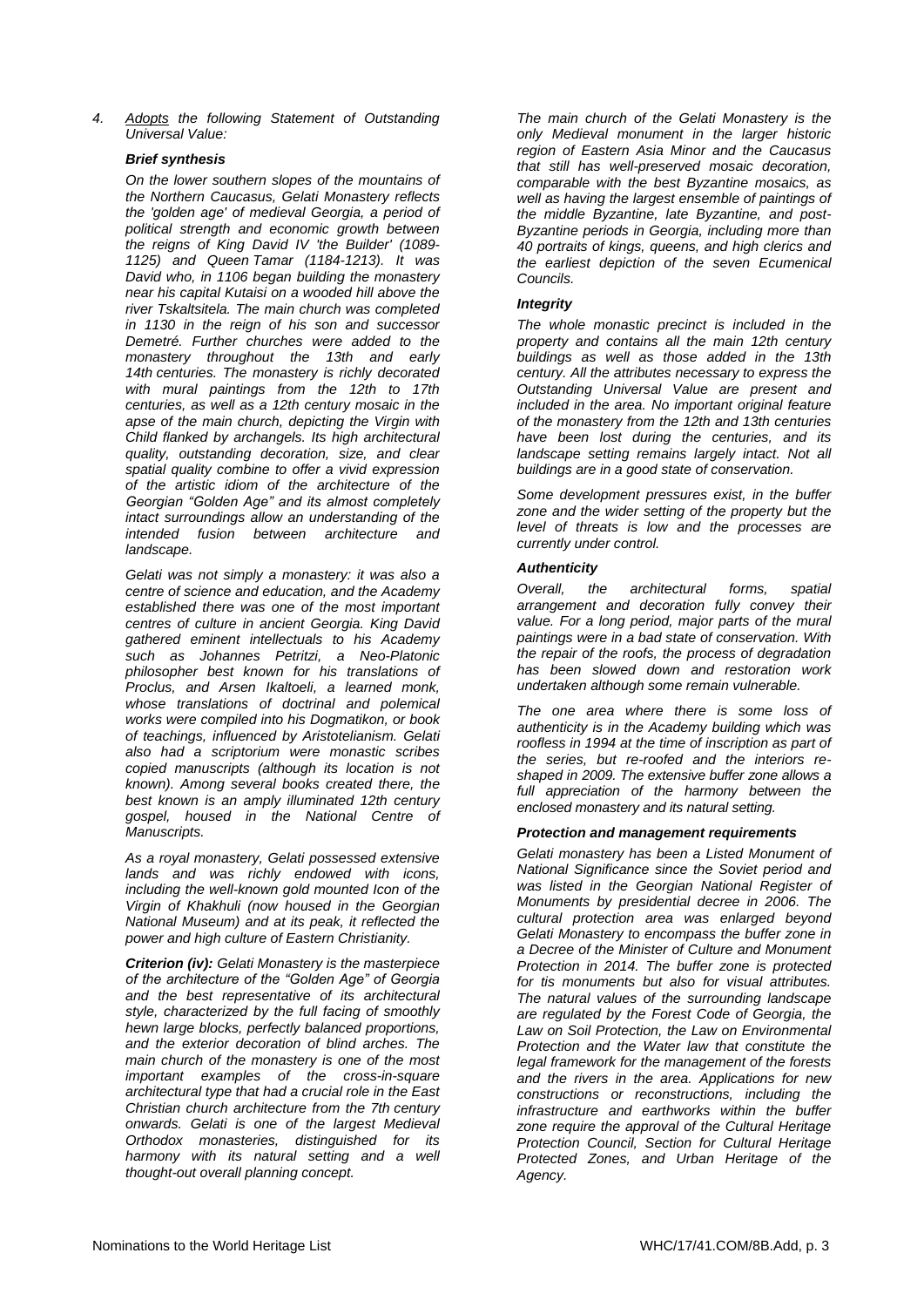*Conservation work is guided by the Conservation Master Plan, produced by the Ministry of Culture, Monuments Protection and Sports of Georgia in collaboration with the Orthodox Church of Georgia. This plan covers conservation of the built structures as well as proposals to support the revival of monastic life that started in the 1990s and the needs of visitors. Adequate resources for long-term conservation programmes still need to be assured. A system of documentation for all conservation and restoration work and tridimensional measuring and monitoring of the overall stability of the various monastic buildings need to be put in place.* 

*A Memorandum on Collaboration on Cultural Heritage Issues between the Georgian Apostolic Autocephaly Orthodox Church and the Ministry of Culture and Monument Protection of Georgia has been agreed for all properties of the church. Day to day management of the property is entrusted to the monastic community who live in the property. Longer term interventions are implemented by the National Agency for Cultural Heritage Preservation of Georgia. Its local representative agency is the Kutaisi Historical Architectural Museum-Reserve who is also responsible for visitor reception.* 

*The Management Plan, 2017-2021 reflects contributions of the Church, and relevant government bodies and community groups who were involved in the consultation process. It aims to set out a shared vision for the property. The Plan was developed in harmony with the Conservation Master Plan, with the Imereti Tourism development strategy, and with the 2014 management plan for the Imereti Protected Areas that includes the valley and canyon of the Tskaltsitela River in the buffer zone. It needs approval by the Minister of Culture and Monument Protection to become fully operational and enforceable by the Ministry. A Management Committee for the property remains to be appointed and it is necessary for key roles and responsibilities to be established.*

- *5. Recommends that the State Party give consideration to the following:*
	- *a) Providing adequate resources for long-term programmes of restoration for the fabric of the monastery and its mural paintings,*
	- *b) Developing a clear system of documentation for any conservation and restoration work,*
	- *c) Putting in place tri-dimensional measuring and monitoring to help gain a better understanding of the overall stability of the various buildings in the monastery;*
	- *d) Approving and implementing the management structure for the property with clear responsibilities for the various agencies and organisations involved in its management,*
	- *e) Setting up a Coordinating Committee for the property with representation from key stakeholders,*
- *f) Putting in place a mechanism that will allow the Management Plan, or part of it, to have status in planning processes,*
- *g) Registering as soon as possible the land rights of the Patriarchate in order to avoid land disputes,*
- *h) Submitting full details of proposals for covering excavated cellar areas next to the Academy, outlining the new visitor access arrangements and location of new domestic quarters for monks, including the archaeological profile of the chosen area, to the World Heritage Centre for review by ICOMOS at the earliest opportunity and before any commitments are made, in accordance with paragraph 172 of the*  Operational Guidelines*,*
- *i) Augmenting the monitoring indicators to reflect the attributes of Outstanding Universal Value;*
- *6. Requests the State Party to submit to the World Heritage Centre by 1 December 2019 a report on the implementation of the above-mentioned recommendations for examination by the World Heritage Committee at its 44th session in 2020.*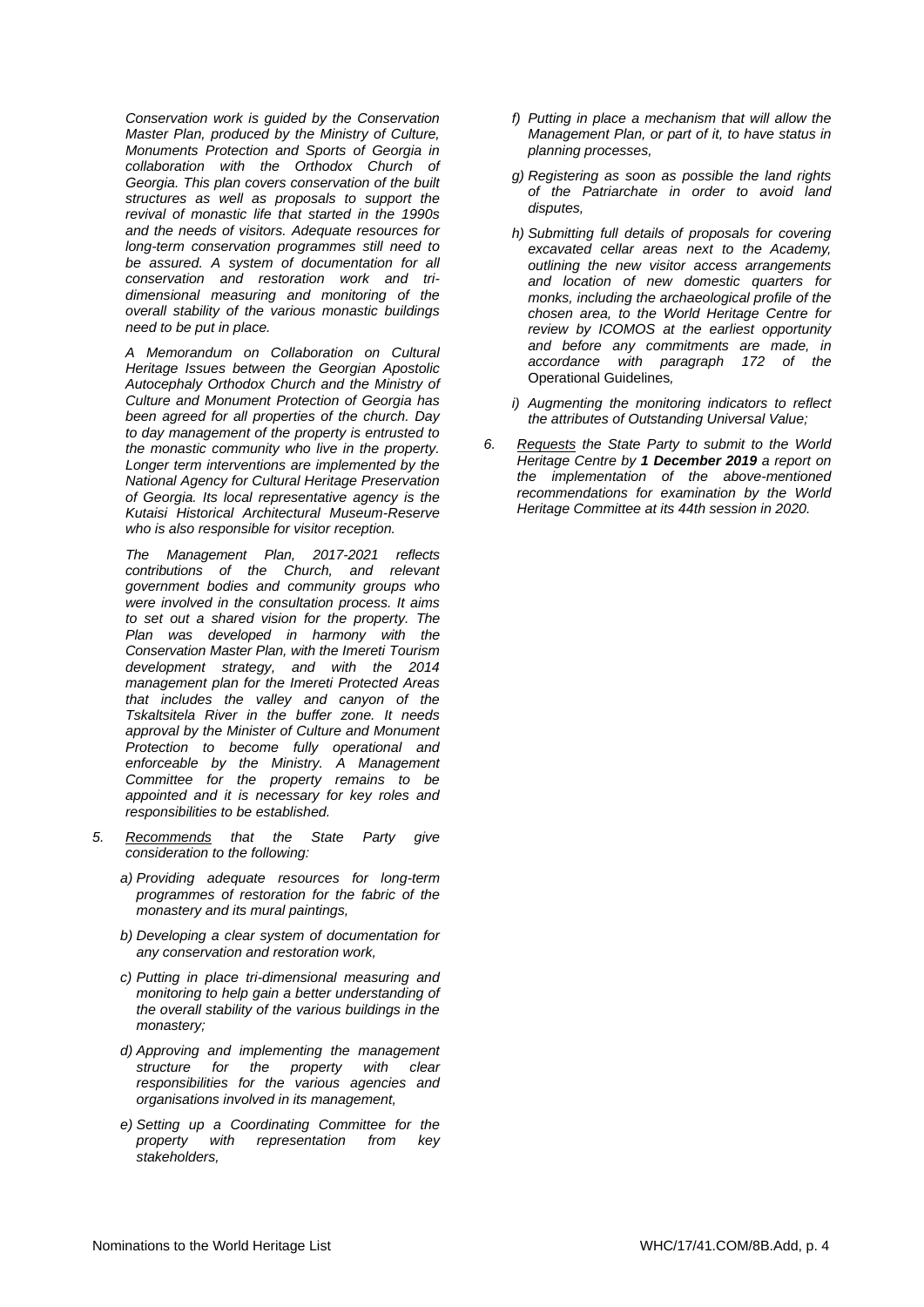### **II. EXAMINATION OF MINOR BOUNDARY MODIFICATIONS OF NATURAL, MIXED AND CULTURAL PROPERTIES ALREADY INSCRIBED ON THE WORLD HERITAGE LIST**

### **Alphabetical Summary Table and Index of Recommendations by ICOMOS and IUCN to the 41st session of the World Heritage Committee (2 – 12 July 2017)**

| <b>State Party</b>      | <b>World Heritage nomination</b>                             |            | ID No.   | Recommendation | Pp             |
|-------------------------|--------------------------------------------------------------|------------|----------|----------------|----------------|
|                         | <b>NATURAL PROPERTIES</b>                                    |            |          |                |                |
| India                   | Manas Wildlife Sanctuary                                     | 338 Bis    |          | R              | 6              |
| India                   | <b>Western Ghats</b>                                         | 1342 Bis   |          | <b>NA</b>      | 6              |
|                         | <b>MIXED PROPERTIES</b>                                      |            |          |                |                |
| China                   | Mount Wuyi                                                   | 911        | Bis      | R              | 6              |
|                         | <b>CULTURAL PROPERTIES</b>                                   |            |          |                |                |
| Canada                  | L'Anse aux Meadows National Historic Site                    |            | 4  Bis   | OK.            | $\overline{7}$ |
| Croatia                 | Old City of Dubrovnik                                        |            | $95$ Ter | R              | $\overline{7}$ |
| Czech Republic          | Jewish Quarter and St Procopius' Basilica in Třebíč          |            | 1078 Bis | R              | 7              |
| France                  | The Loire Valley between Sully-sur-Loire and Chalonnes       | $933$ Bis  |          | OK.            | 8              |
| Georgia                 | <b>Historical Monuments of Mtskheta</b>                      | 708 Bis    |          | OK             | 8              |
| Italy                   | Archaeological Area and the Patriarchal Basilica of Aquileia | 825 Bis    |          | OK.            | 8              |
| <b>Netherlands</b>      | Defence Line of Amsterdam                                    | 759 Bis    |          | NA.            | 8              |
| Norway                  | Vegaøyan -- The Vega Archipelago                             | $1143$ Bis |          | OK.            | 9              |
| Turkey                  | Historic Areas of Istanbul                                   | 356 Bis    |          | OK.            | 9              |
| Syrian Arab<br>Republic | Ancient City of Bosra                                        |            | 22  Bis  | OK             | 7              |

### **KEY**

R Referral

OK Approval Recommended

NA Approval Not recommended<br>OK & R Approval recommended for

Approval recommended for a component part of a serial property, referral recommended for other component parts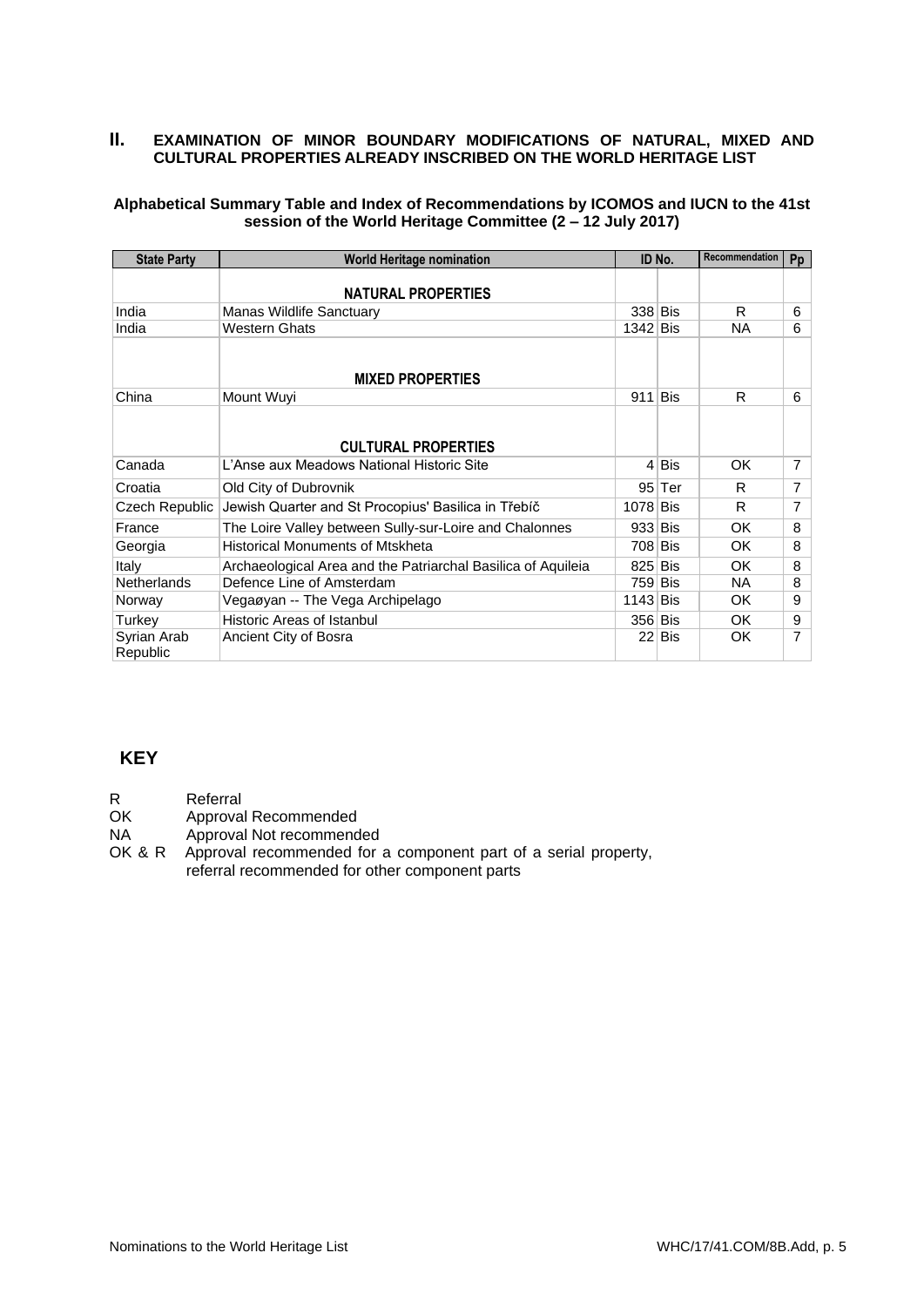### **A. NATURAL PROPERTIES**

#### **A.1. ASIA - PACIFIC**

| Property            | <b>Manas Wildlife Sanctuary</b> |
|---------------------|---------------------------------|
| $\mathsf{I}$ ID No. | 338 Bis                         |
| State Party         | India                           |

See IUCN Additional Evaluation Book, May 2017, page 17.

#### *Draft Decision: 41 COM 8B.36*

*The World Heritage Committee,*

- *1. Having examined Documents WHC/17/41.COM/ 8B.Add and WHC/17/41.COM/INF.8B2.Add,*
- *2. Recalling Decisions 35 COM 7A.13 and 39 COM 7B.11 adopted at its 35th (UNESCO, 2011) and 39th (Bonn, 2015) sessions respectively,*
- *3. Refers the proposed minor modification to the boundaries of Manas Wildlife Sanctuary, India, to allow the State Party, with the support of IUCN and the World Heritage Centre if requested, to complete and resubmit a revised proposal for extending the boundaries of the property, taking into account the evaluation of IUCN, and to consider the options of either:* 
	- *a) Revising and resubmitting the minor boundary modification, to only include the parts of Manas National Park that meet integrity requirements in the property, and to accord the status of buffer zone to the encroached areas that lie within the National Park, or*
	- *b) Submitting a revised proposal as a new nomination, allowing the full IUCN evaluation process, and if this option is pursued, consider the inclusion in the property of the extended areas which were added to the National Park in 2016;*
- *4. Requests the State Party, in any revised proposal, to not include any established cropland or permanently encroached areas within the nominated property, and to include in its submitted information, full details regarding the relationships in place with relevant stakeholders and/or rightsholders related to the cropland areas within Manas National Park.*

| Property    | <b>Western Ghats</b> |
|-------------|----------------------|
| I ID No.    | 1342 Bis             |
| State Party | India                |

See IUCN Additional Evaluation Book, May 2017, page 23.

#### *Draft Decision: 41 COM 8B.37*

*The World Heritage Committee,*

- *1. Having examined Documents WHC/17/41.COM/ 8B.Add and WHC/17/41.COM/INF.8B2.Add,*
- *2. Recalling Decisions 35 COM 8B.9 and 36 COM 8B.10 adopted at its 35th (UNESCO, 2011) and*

*36th (Saint Petersburg, 2012), sessions respectively,*

- *3. Does not approve the proposed minor modification to the boundaries of the Western Ghats, India;*
- *4. Invites the State Party to submit the proposal as a new nomination for a significant boundary modification, in order to enable their appropriate evaluation, in line with the procedures outlined in the* Operational Guidelines*.*

#### **B. MIXED PROPERTIES**

#### **B.1. ASIA - PACIFIC**

| Property           | Mount Wuyi |
|--------------------|------------|
| ID No.             | 911 Bis    |
| <b>State Party</b> | China      |

See IUCN Additional Evaluation Book, May 2017, page 31. See ICOMOS Additional Evaluation Book, May 2017, page 1.

#### *Draft Decision: 41 COM 8B.38*

- *1. Having examined Documents WHC/17/41.COM/ 8B.Add, WHC/17/41.COM/INF.8B1.Add and WHC/17/41.COM/INF.8B2.Add,*
- *2. Taking note that the proposal is appropriate in relation to natural criteria,*
- *3. Refers the proposed minor modification to the boundaries and to the buffer zone of Mount Wuyi, China, back to the State Party in order to allow it to:*
	- *a) Provide a textual description of the cultural sites in the proposed extended area and detailed justification on how they also contribute to the maintenance of the cultural dimension of the Outstanding Universal Value of the property and how they are protected,*
	- *b) Explain in detail the rationale for the delineation of the buffer zone especially the relationship between the modified boundary and the current villages of Dayan and Xikeng and the northern section Yanshan River which are all excluded from the buffer zone,*
	- *c) Provide a topographical map to demonstrate the relationship between the modified boundaries with the boundary of Wuyi Mountain National Reserve (Jiangxi Province).*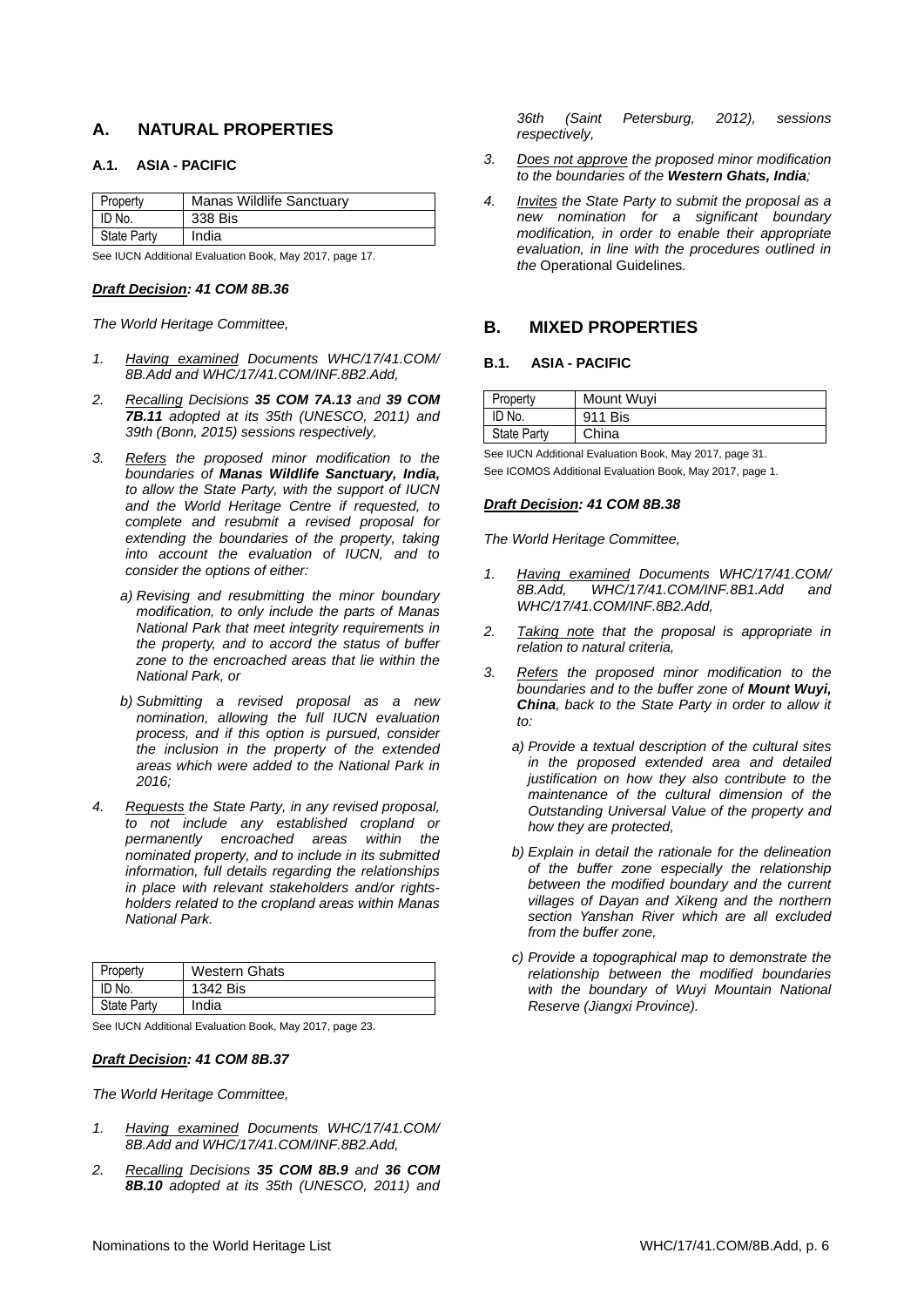### **C. CULTURAL PROPERTIES**

### **C.1. ARAB STATES**

| Property           | Ancient City of Bosra |
|--------------------|-----------------------|
| ID No.             | 22 Bis                |
| <b>State Party</b> | Syrian Arab Republic  |

See ICOMOS Additional Evaluation Book, May 2017, page 3.

#### *Draft Decision: 41 COM 8B.39*

*The World Heritage Committee,*

- *1. Having examined Documents WHC/17/41.COM/ 8B.Add and WHC/17/41.COM/INF.8B1.Add,*
- *2. Approves the proposed minor modification to the boundaries and the proposed buffer zone of the Ancient City of Bosra, Syrian Arab Republic;*
- *3. Pending the improvement in the situation of conflict that has affected this property, recommends that the State Party take the following actions to further support its protection and management:*
	- *a) Develop clear objectives for the buffer zone and provide more precise regulations concerning the heights of buildings in the buffer zone, particularly in Zones 1, 2 and 4,*
	- *b) Develop the Management Plan for the entire property and its buffer zone, taking into account the challenges of potential post-war reconstruction,*
	- *c) Promulgate and implement the revised Antiquities Law (Law of Syrian Cultural Heritage) as soon as possible,*
	- *d) Continue to improve the understanding and protection of the ancient water supply system.*

#### **C.2. EUROPE - NORTH AMERICA**

| Property           | L'Anse aux Meadows National<br><b>Historic Site</b> |
|--------------------|-----------------------------------------------------|
| ID No.             | 4 Bis                                               |
| <b>State Party</b> | Canada                                              |

See ICOMOS Additional Evaluation Book, May 2017, page 18.

#### *Draft Decision: 41 COM 8B.40*

*The World Heritage Committee,*

- *1. Having examined Documents WHC/17/41.COM/ 8B.Add and WHC/17/41.COM/INF.8B1.Add,*
- *2. Approves the proposed minor modification to the boundaries of L'Anse aux Meadows National Historic Site, Canada;*
- *3. Recommends that the State Party give consideration to the following:*
- *a) Confirm clearly that there are no more archaeological sites in excavation or in potential excavation in the parcels 1, 2, 3, 4, 5,*
- *b) Clarify the future utilization of the Beak Point parcel,*
- *c) Submit photographs of the concerned five parcels,*
- *d) Provide further information on the installation of a communications tower for local fisherman and mariners for Parcel 5,*
- *e) Clarify whether other modifications of a similar nature are being considered.*

| Property           | Old City of Dubrovnik |
|--------------------|-----------------------|
| ID No.             | 95 Bis                |
| <b>State Party</b> | Croatia               |

See ICOMOS Additional Evaluation Book, May 2017, page 34.

#### *Draft Decision: 41 COM 8B.41*

*The World Heritage Committee,*

- *1. Having examined Documents WHC/17/41.COM/ 8B.Add and WHC/17/41.COM/INF.8B1.Add,*
- *2. Refers the proposed minor modification to the boundaries of Old City of Dubrovnik, Croatia, back to the State Party in order to allow it to:*
	- *a) Explain in detail the methodological framework and rationale for the delineation of the buffer zone, also through cartographic, graphic and photographic documentation, in particular with regard to the protection of the relevant visual links of the inscribed property with the surrounding setting,*
	- *b) Clarify how and by when the Management Plan will be finalised and amended so as to include the necessary regulatory and management measures to allow the buffer zone to effectively act as an added layer of protection for the inscribed property,*
	- *c) Limit the passage and mooring of boats, ships and yachts (except the passage of small boats transporting the visitors to the Lokrum Island) in the coastal area between the old city and Lokrum Island.*

| Property           | Jewish Quarter and St Procopius' |
|--------------------|----------------------------------|
|                    | Basilica in Třebíč               |
| ID No.             | 1078 Bis                         |
| <b>State Party</b> | Czech Republic                   |

See ICOMOS Additional Evaluation Book, May 2017, page 20.

#### *Draft Decision: 41 COM 8B.42*

*The World Heritage Committee,*

*1. Having examined Documents WHC/17/41.COM/ 8B.Add and WHC/17/41.COM/INF.8B1.Add,*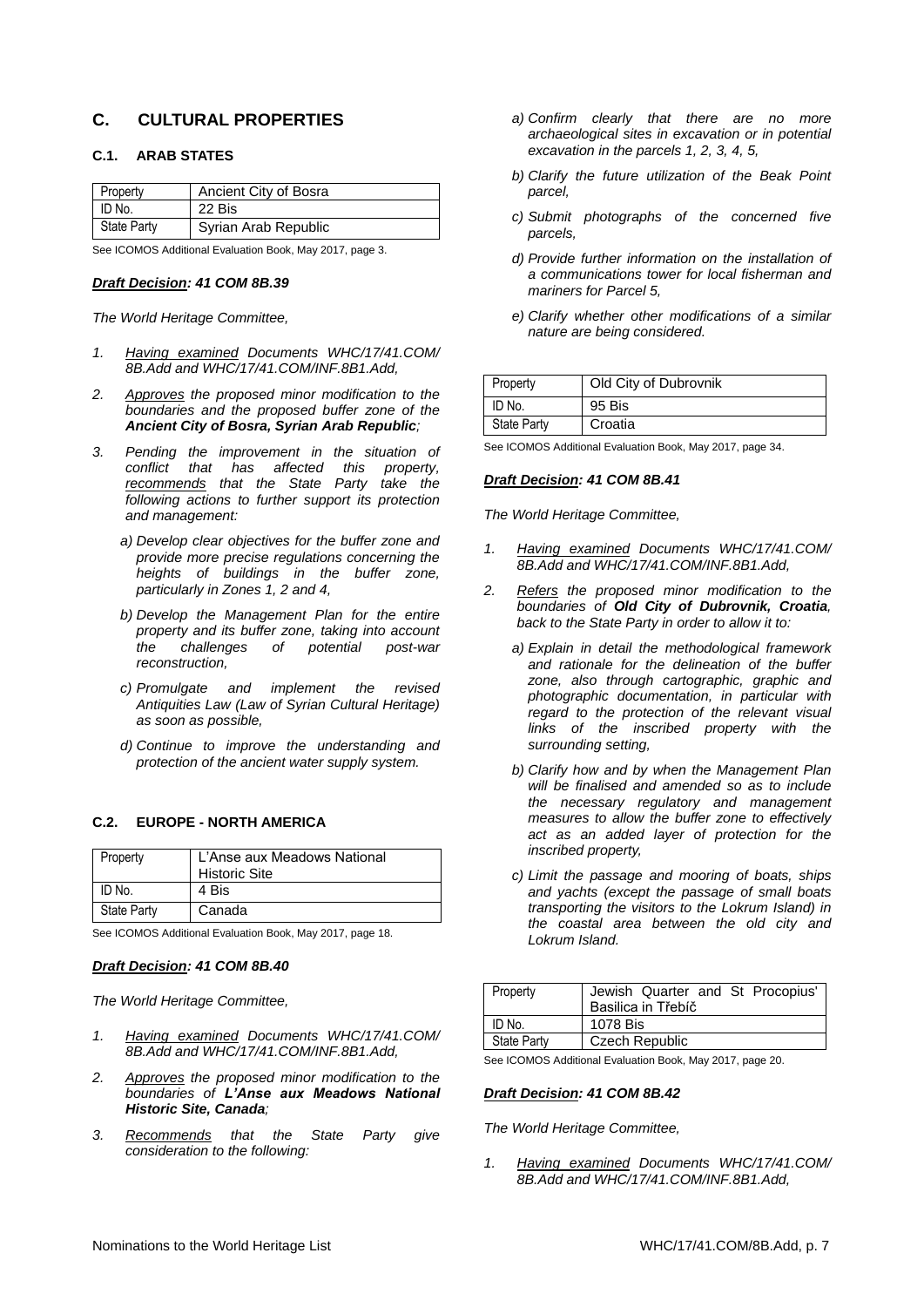- *2. Refers the proposed minor modification to the boundaries of the Jewish Quarter and St Procopius Basilica in Třebíč, Czech Republic, back to the State Party in order to provide additional justification for the proposed change of boundary for component 001 – The Jewish Quarter. This should include additional justification for the choice of an historical (1822) boundary as the basis for the component boundary in the context of the history of property and its significant period up to World War II, as well as a clarification for discrepancies between the 1822 boundary and the proposed boundary;*
- *3. Recommends that the State Party ensure integrated management for the property, including the former monastery.*

| Property           | The Loire Valley between Sully-sur- |
|--------------------|-------------------------------------|
|                    | Loire and Chalonnes                 |
| ID No.             | 933 Bis                             |
| <b>State Party</b> | France                              |

See ICOMOS Additional Evaluation Book, May 2017, page 22.

#### *Draft Decision: 41 COM 8B.43*

*The World Heritage Committee,*

- *1. Having examined Documents WHC/17/41.COM/ 8B.Add and WHC/17/41.COM/INF.8B1.Add,*
- *2. Approves the proposed minor modification to the boundaries and to the buffer zone of the Loire Valley between Sully-sur-Loire and Chalonnes, France;*
- *3. Recommends that the State Party give consideration to the following:*
	- *a) Continue consultations with the municipalities affected by the minor modification of the property boundaries in line with the Management Plan approved in 2012,*
	- *b) Finalise the national protection of the sites for the upper part of the Éperon de Marnay,*
	- *c) Provide the World Heritage Centre and ICOMOS with updated maps of the Loire Valley property as presented in the 2012 Management Plan.*

| Property           | <b>Historical Monuments of Mtskheta</b> |
|--------------------|-----------------------------------------|
| ID No.             | 708 Bis                                 |
| <b>State Party</b> | Georgia                                 |

See ICOMOS Additional Evaluation Book, May 2017, page 37.

#### *Draft Decision: 41 COM 8B.44*

*The World Heritage Committee,*

- *1. Having examined Documents WHC/17/41.COM/ 8B.Add and WHC/17/41.COM/INF.8B1.Add,*
- *2. Approves the proposed buffer zone for Historical Monuments of Mtskheta, Georgia;*
- *3. Recommends that the State Party give consideration to the following:*
	- *a) Elaborating the Mtskheta Urban Land Use Master Plan through specific provisions to address the management of different areas,*
	- *b) Reviewing the range of protective instruments and mechanisms to ensure integrated and comprehensive protection;*
- *4. Also recommends, if a joint ICOMOS/ICCROM reactive monitoring mission is organised, to assess the effectiveness of management of the modified buffer zone;*
- *5. Requests the State Party to submit to the World Heritage Centre by 1 December 2018 updated report on the state of conservation of the property and the implementation of the above-mentioned recommendations for examination by the World Heritage Committee at its 43rd session in 2019.*

| Property           | Archaeological Area and the<br>Patriarchal Basilica of Aquileia |
|--------------------|-----------------------------------------------------------------|
| ID No.             | 825 Bis                                                         |
| <b>State Party</b> | Italv                                                           |

See ICOMOS Additional Evaluation Book, May 2017, page 24.

#### *Draft Decision: 41 COM 8B.45*

*The World Heritage Committee,*

- *1. Having examined Documents WHC/17/41.COM/ 8B.Add and WHC/17/41.COM/INF.8B1.Add,*
- *2. Approves the proposed minor modification to the boundaries of Archaeological Area and the Patriarchal Basilica of Aquileia, Italy;*
- *3. Recommends that the State Party give consideration to the following:*
	- *a) Finalising the draft management plan of the property and submitting it to ICOMOS and the World Heritage Centre once it is adopted,*
	- *b) Considering the creation of a buffer zone.*

| Property           | Defence Line of Amsterdam |
|--------------------|---------------------------|
| ID No.             | 759 Bis                   |
| <b>State Party</b> | <b>Netherlands</b>        |

See ICOMOS Additional Evaluation Book, May 2017, page 26.

#### *Draft Decision: 41 COM 8B.46*

- *1. Having examined Documents WHC/17/41.COM/ 8B.Add and WHC/17/41.COM/INF.8B1.Add,*
- *2. Does not approve the proposed minor modification to the boundaries of the Defence Line of Amsterdam, Netherlands;*
- *3. Recommends that the State Party, with the advice of ICOMOS and the World Heritage Centre if*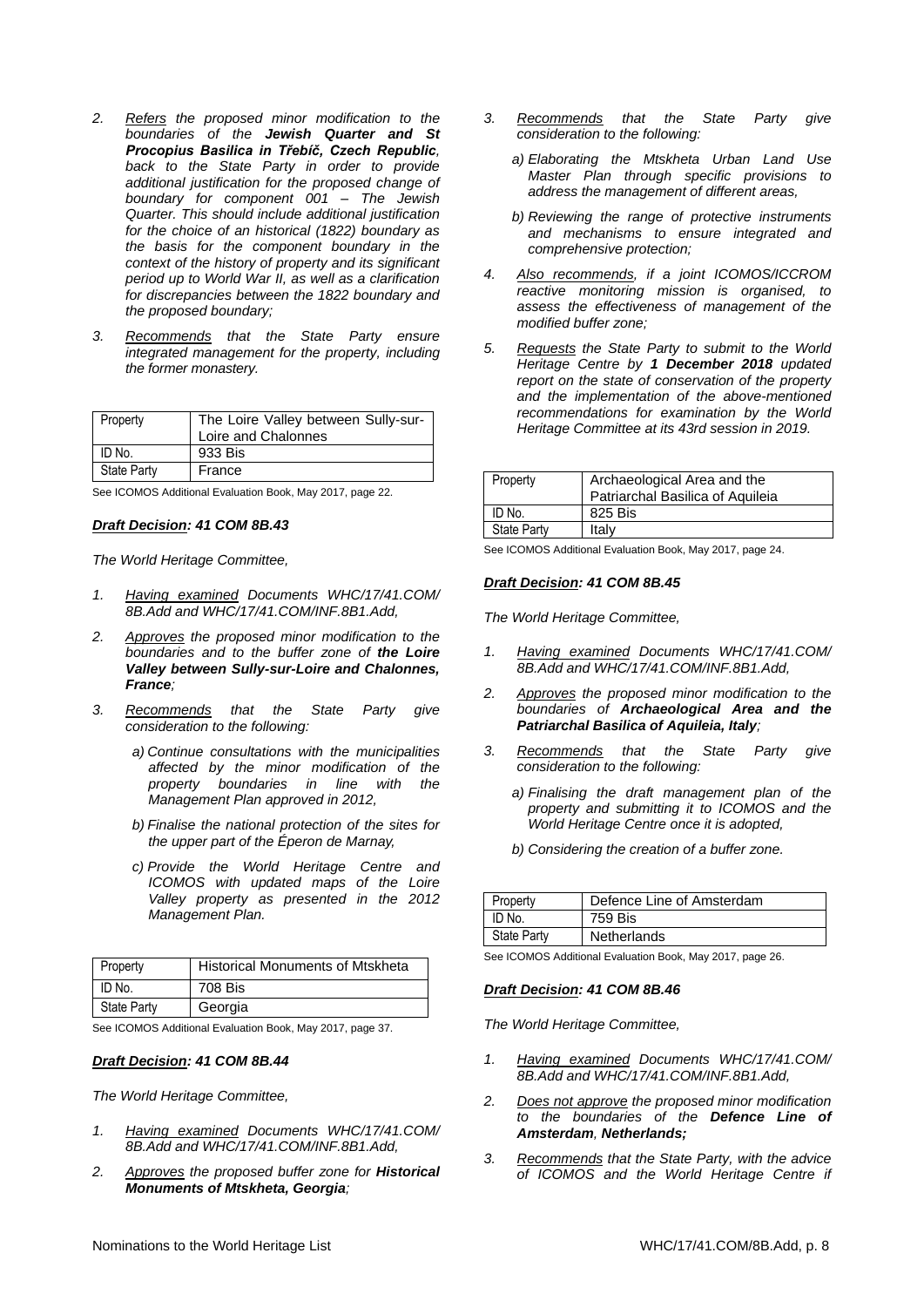*requested, to take the following actions to further support the protection and management of the property:*

- *a) Consider the implementation of a buffer zone for the World Heritage property in order to improve the protection of the property and its visual integrity, particularly for sections near industrial and residential development areas (and in particular, the Geniedijk area near the Schiphol Airport),*
- *b) Continuing to strengthen the legal protection and monitoring for the remaining areas inside the inscribed property,*
- *c) Ensuring that the protection of the World Heritage property is effectively incorporated into all existing and future zoning plans,*
- *d) Continuing to support communication and capacity building initiatives for local and provincial governments and stakeholders,*
- *e) Ensuring the use of 'Heritage Impact Assessment' processes for all zoning and development proposals inside and adjacent to the Defence Line of Amsterdam (particularly in relation to proposals for expansions to the Schiphol Airport and its associated facilities and surrounds),*
- *f) Ensuring that all major projects that could impact on the Outstanding Universal Value of the property are communicated to the World Heritage Centre in line with paragraph 172 of the*  Operational Guidelines*,*
- *g) Providing updated mapping for the Fort Kijkuit component (no. 042), and an updated figure for the overall area (in hectares) of the inscribed World Heritage property,*
- *h) Continuing to work cooperatively with a broad range of public and private owners and stakeholders to ensure the conservation (including possibilities for adaptive reuse) of the fort structures and their settings.*

| Property           | Vegaøyan -- The Vega Archipelago |
|--------------------|----------------------------------|
| ID No.             | 1143 Bis                         |
| <b>State Party</b> | Norway                           |

See ICOMOS Additional Evaluation Book, May 2017, page 31.

#### *Draft Decision: 41 COM 8B.47*

*The World Heritage Committee,*

- *1. Having examined Documents WHC/17/41.COM/ 8B.Add and WHC/17/41.COM/INF.8B1.Add,*
- *2. Approves the proposed minor modification to the boundaries and to the buffer zone of Vegaøyan – The Vega Archipelago, Norway.*

| Property           | <b>Historic Areas of Istanbul</b> |
|--------------------|-----------------------------------|
| ID No.             | 356 Bis                           |
| <b>State Party</b> | Turkev                            |

See ICOMOS Additional Evaluation Book, May 2017, page 32.

#### *Draft Decision: 41 COM 8B.48*

- *1. Having examined Documents WHC/17/41.COM/ 8B.Add and WHC/17/41.COM/INF.8B1.Add,*
- *2. Approves the proposed minor modification to the boundaries of the Historic Areas of Istanbul, Turkey;*
- *3. Recommends the State Party to consider simplifying the names of the four component parts of the property.*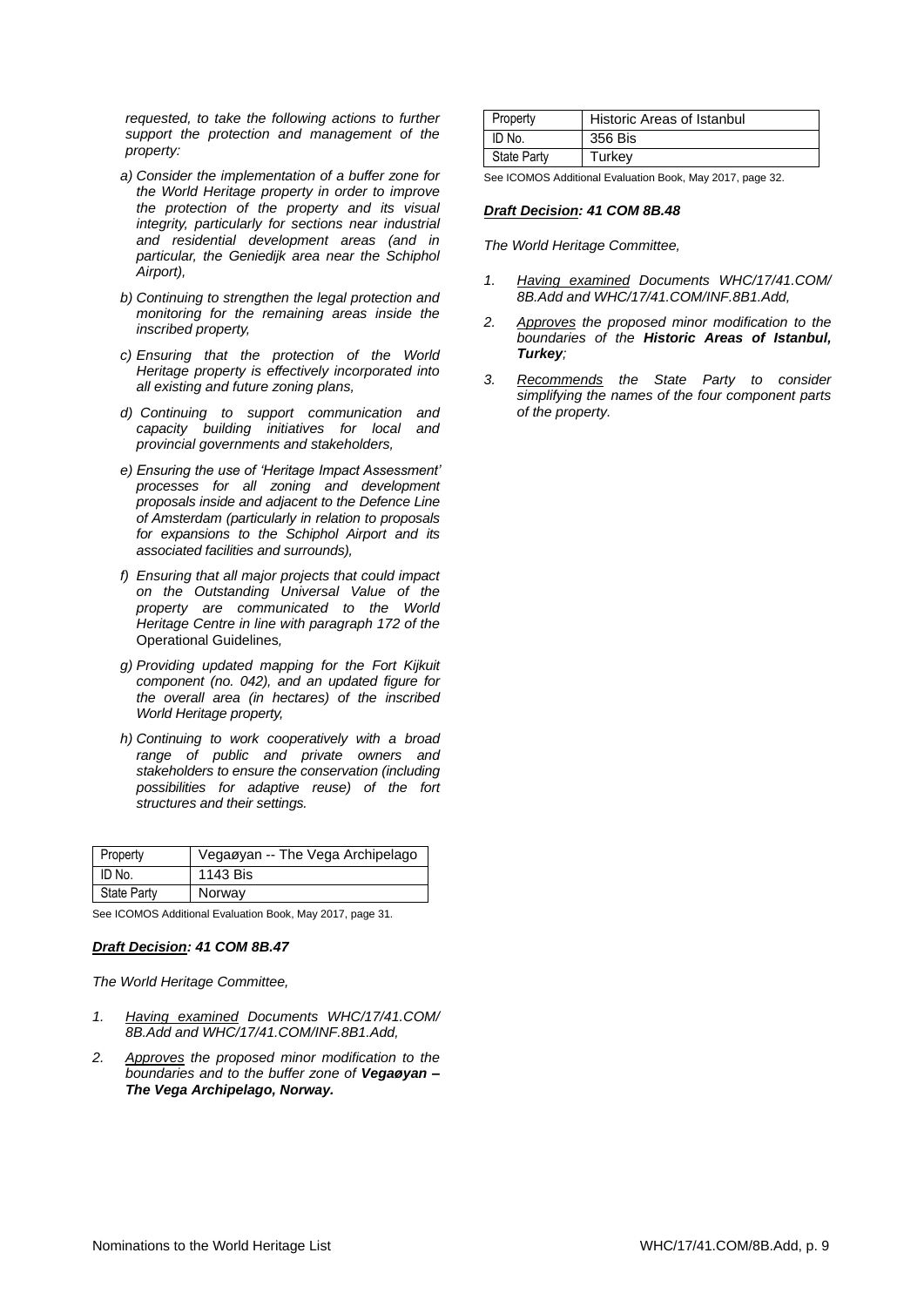#### **III. STATEMENTS OF OUTSTANDING UNIVERSAL VALUE OF SIX PROPERTIES INSCRIBED AT THE 40th SESSION (ISTANBUL/UNESCO, 2016) AND NOT ADOPTED BY THE WORLD HERITAGE COMMITTEE**

#### *Draft Decision: 41 COM 8B.49*

*The World Heritage Committee,*

- *1. Having examined Document WHC/17/41.COM/8B.Add,*
- *2. Adopts the Statements of Outstanding Universal Value for the following World Heritage properties inscribed at the 40th session of the World Heritage Committee (Istanbul/UNESCO, 2016):*
	- *Argentina, Belgium, France, Germany, India, Japan, Switzerland, The Architectural Work of Le Corbusier, an Outstanding Contribution to the Modern Movement;*
	- *Bosnia and Herzegovina, Croatia, Montenegro, Serbia, Stećci Medieval Tombstone Graveyards;*
	- *Iran (Islamic Republic of), Lut Desert;*
	- *Iran (Islamic Republic of), The Persian Qanat;*
	- *Sudan, Sanganeb Marine National Park and Dungonab Bay – Mukkawar Island Marine National Park;*
	- *Turkey, Archaeological Site of Ani.*

| Property             | The Architectural Work of Le |           |             |
|----------------------|------------------------------|-----------|-------------|
|                      | Corbusier,<br>an             |           | Outstanding |
|                      | Contribution                 | the<br>to | Modern      |
|                      | Movement                     |           |             |
| <b>State Party</b>   | Argentina,                   | Belgium,  | France,     |
|                      | Germany,                     | India,    | Japan,      |
|                      | Switzerland                  |           |             |
| ID No.               | 1321 Rev                     |           |             |
| Dates of inscription | 2016                         |           |             |

#### *Brief synthesis*

*Chosen from the work of architect Le Corbusier that survives in eleven countries on four continents, the sites in seven countries on three continents, implemented over a period of half a century, for the first time in the history of architecture attest to the internationalization of architectural practice across the entire planet.* 

*The seventeen sites together represent an outstanding response to some of the fundamental issues of architecture and society in the 20th century. All were innovative in the way they reflect new concepts, all had a significant influence over wide geographical areas, and together they disseminated ideas of the Modern Movement throughout the world.* 

*Despite its diversity, the Modern Movement was a major and essential socio-cultural and historical entity of the 20th century, which has to a large degree remained the basis of the architectural culture of the 21st century. From the 1910s to the 1960s, the Modern Movement, in meeting the challenges of contemporary society, aimed to instigate a unique forum of ideas at a world level, invent a new architectural language, modernize architectural techniques and meet the social and human needs of modern man. The series provides an outstanding response to all these challenges.*

*Some of the component sites immediately assumed an iconic status and had world-wide influence. These include the Villa Savoye, as an icon for the Modern Movement; Unité d'habitation in Marseille as a major prototype of a new housing model based on a balance between the individual and the collective; Chapelle Notre-Dame-du-Haut for its revolutionary approach to religious architecture; the Cabanon de Le Corbusier as an archetypal minimum cell based on ergonomic and functionalist approaches; and the Maisons de la Weissenhof-Siedlung that became known worldwide, as part of the Werkbund exhibition.*

*Other sites acted as catalysts for spreading ideas around their own regions, such as Maison Guiette, that spurred the development of the Modern Movement in Belgium and the Netherlands; the Maison du Docteur Curutchet that exerted a fundamental influence in South America; the Musée National des Beaux-Arts de l'Occident as the prototype of the globally transposable Museum of Unlimited Growth which cemented ideas of the Modern Movement in Japan; and the Capitol Complex that had a considerable influence across the Indian subcontinent, where it symbolized India's accession to modernity.*

*Many of the sites reflect new architectural concepts, principles, and technical features. The Petite villa au bord du Léman is an early expression of minimalist needs as is also crystallized in the Cabanon de Le Corbusier. Le Corbusier's Five Points of a New Architecture are transcribed iconically in Villa Savoye. The Immeuble locatif à la Porte Molitor is an example of the application of these points to a residential block, while they were also applied to houses, such as the Cité Frugès, and reinterpreted in the Maison du Docteur Curutchet, in the Couvent Sainte-Marie-de-la-Tourette and in the Musée National des Beaux-Arts de l'Occident. The glass-walled apartment building had its*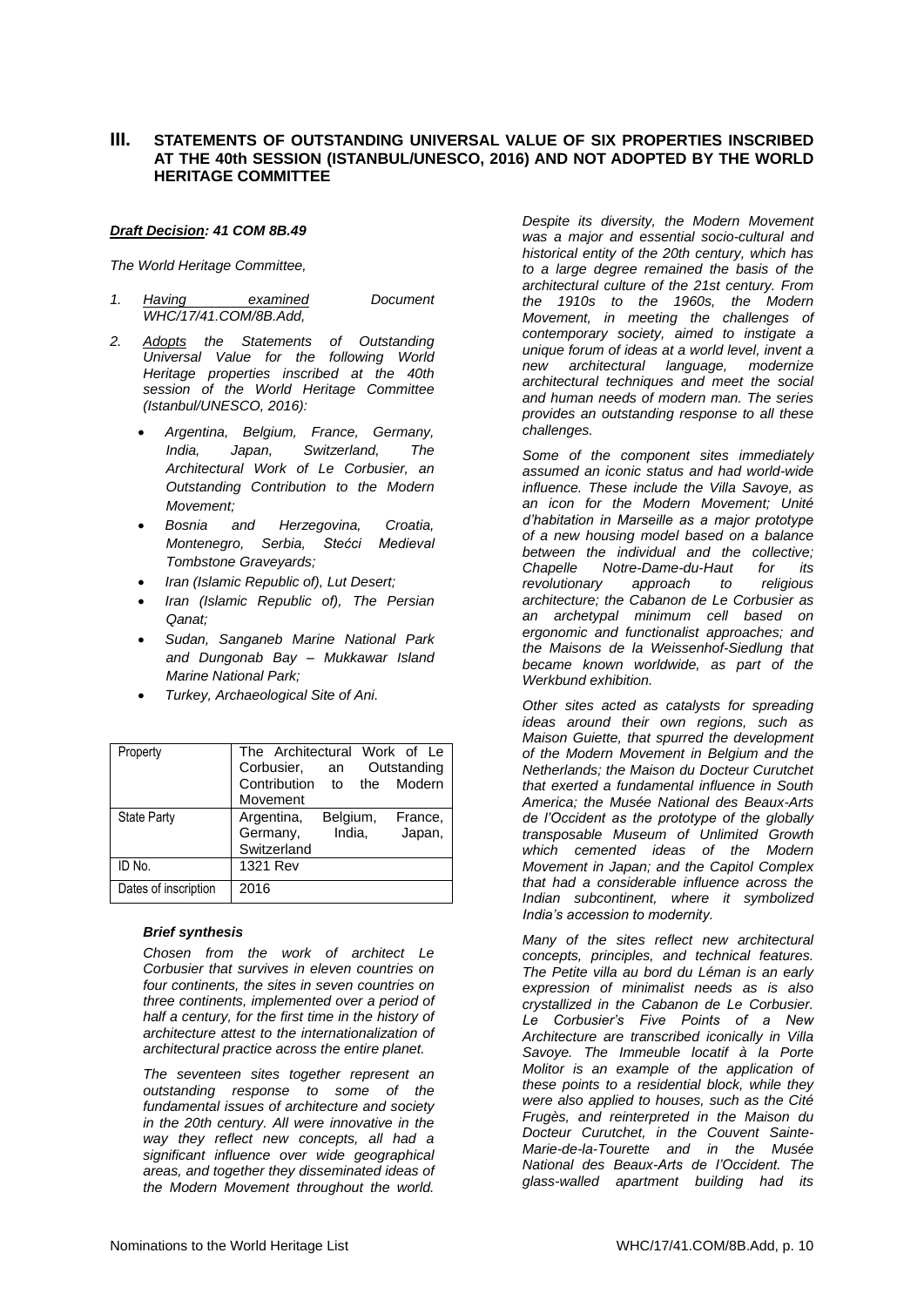*prototype in the Immeuble locatif à la Porte Molitor.*

*A few sites inspired major trends in the Modern Movement, Purism, Brutalism, and a move towards a sculptural form of architecture. The inaugural use of Purism can be seen in the Maisons La Roche et Jeanneret, Cité Frugès and the Maison Guiette; the Unité d'Habitation played a pioneering role in promoting the trend of Brutalism, while the Chapelle Notre-Damedu-Haut and the Capitol Complex promoted sculptural forms.*

*Innovation and experimentation are reflected in the independent structure of concrete beams of the Maisons de la Weissenhof-Siedlung, while pre-stressed reinforced concrete was used in the Couvent de La Tourette. In the Capitol Complex, concern for natural airconditioning and energy saving led to the use of sunscreens, double-skinned roofs, and reflecting pools for the catchment of rainwater and air cooling.*

*Standardisation is seen in the Unité d'Habitation de Marseille, a prototype intended for mass production, while the Petite villa au bord du Lac Léman set out the standard for a single span minimal house, and the Cabanon de Le Corbusier presented a standard, minimum unit for living. The modulor, a harmonic system based on human scale, was used for the exterior spaces of the Complexe du Capitole, which reflect the silhouette of a man with raised arm.*

*The idea of buildings designed around the new needs of 'modern man in the machine age' is exemplified in the light new workspaces of Manufacture à Saint-Dié, while the avantgarde housing at the Cité Frugès, and the lowrent Maisons de la Weissenhof-Siedlung, demonstrate the way new approaches were not intended for a tiny fraction of society but rather for the population as a whole. By contrast, the Immeuble Clarté was intended to revolutionise middle class housing. The Athens Charter, as revised by Le Corbusier, promoted the concept of balance between the collective and the individual, and had its prototype in the Unité d'habitation, while the Capitol Complex, the focal point of the plan for the city of Chandigarh, is seen as the most complete contribution to its principles and to the idea of the Radiant City.*

*Criterion (i): The Architectural Work of Le Corbusier represents a masterpiece of human creative genius, providing an outstanding response to certain fundamental architectural and social challenges of the 20th century.*

*Criterion (ii): The Architectural Work of Le Corbusier exhibits an unprecedented interchange of human values, on a worldwide scale over half a century, in relation to the birth and development of the Modern Movement.* 

*The Architectural Work of Le Corbusier revolutionized architecture by demonstrating, in an exceptional and pioneering manner, the invention of a new architectural language that made a break with the past.* 

*The Architectural Work of Le Corbusier marks the birth of three major trends in modern architecture: Purism, Brutalism and sculptural architecture.* 

*The global influence reached by The Architectural Work of Le Corbusier on four continents is a new phenomenon in the history of architecture and demonstrates its unprecedented impact.*

*Criterion (vi): The Architectural Work of Le Corbusier is directly and materially associated with ideas of the Modern Movement, of which the theories and works possessed outstanding universal significance in the twentieth century. The series represents a "New Spirit" that reflects a synthesis of architecture, painting and sculpture.* 

*The Architectural Work of Le Corbusier materializes the ideas of Le Corbusier that were powerfully relayed by the International Congress of Modern Architecture (CIAM) from 1928.*

*The Architectural Work of Le Corbusier is an outstanding reflection of the attempts of the Modern Movement to invent a new architectural language, to modernize architectural techniques, and to respond to the social and human needs of modern man.*

*The contribution made by the Architectural Work of Le Corbusier is not merely the result of an exemplary achievement at a given moment, but the outstanding sum of built and written proposals steadfastly disseminated worldwide through half a century.*

#### *Integrity*

*The integrity of the series as a whole is adequate to demonstrate the way Le Corbusier's buildings reflect not only the development and influence of the Modern Movement but the way they were part of its transmission around the world.* 

*The integrity of most of the component sites is good. At Cité Frugès, within the property, new buildings on three parcels of the site - one of which included a standardised house by Le Corbusier, which was destroyed during the war - are inconsistent with the architect's concepts. At Villa Savoye and the adjacent gardener's house, integrity is partly compromised by the Lycée and sports fields built on three sides of the original meadow that surrounded the villa in the 1950s. The setting of this site is fragile. At the Maisons de la Weissenhof-Siedlung, war-time destruction and post-war reconstruction has led to the collective integrity of the model settlement being affected by the loss of ten houses out of twenty-one.*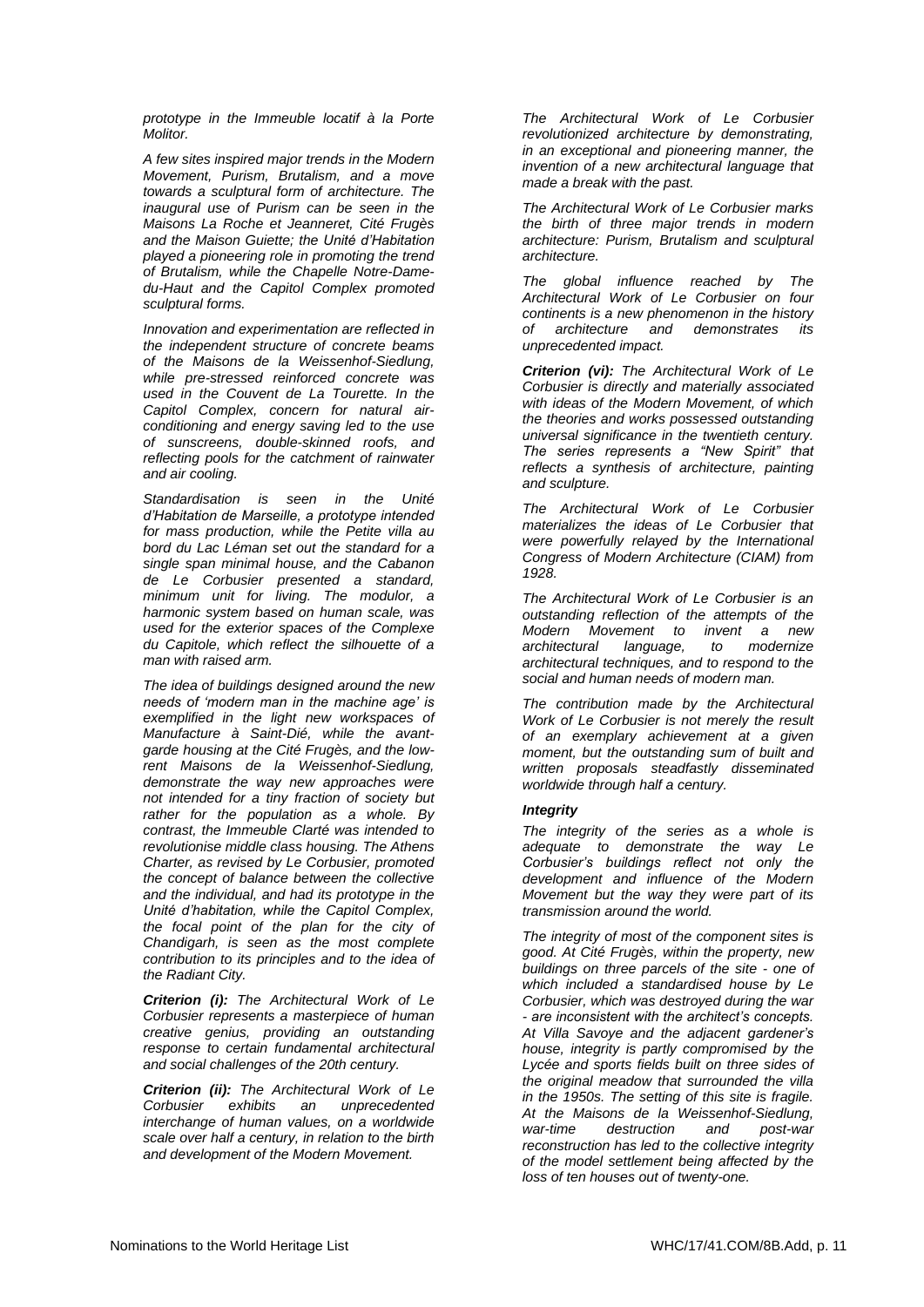*At the Chapelle Notre-Dame-du-Haut, where Le Corbusier's structure was built over a centuries-old pilgrimage site, the integrity of the site has been partly compromised by a new visitor centre and a nunnery near the chapel that cut Le Corbusier's structure from its contemplative hillside setting.* 

*At the Immeuble locatif à La Porte Molitor, a new rugby stadium has been constructed right in front of the glass façade of the apartment block.* 

#### *Authenticity*

*The series clearly demonstrates how it adds up to more than the sum of its component parts.*

*For most of the individual component sites, the authenticity is good in relation to how well the attributes of the site can be said to reflect the overall Outstanding Universal Value of the series. At Cité Frugès, on three plots traditional houses were constructed replacing Corbusian structures, while elsewhere in the urban landscape, there is a partial loss of authenticity through neglect and interior changes. At l'Unité d'habitation, the fire of 2012 destroyed a small part of the building. This has now been totally reconstructed to the original design, but with some reduction in authenticity. The authenticity of the existing Capitol Complex could be impacted if either or both of the governor's palace or the museum of knowledge were to be constructed, an eventuality that has apparently been discussed.* 

*At the Musée National des Beaux-Arts de l'Occident, the original intention for the forecourt of the Museum appears to be as a wide open space. Forecourt planting in 1999 tends to detract from the presentation of the building, its key views and the setting.* 

*Recent developments at Chapelle Notre-Dame-du-Haut have partly compromised the authenticity of the site in terms of its ability to convey Le Corbusier's ideas. At the Immeuble locatif à La Porte Molitor the new stadium has detracted from the ability of the glass walls of this site to convey its value, although without diminishing its authenticity.*

*In terms of materials, some sites have been restored and partly reconstructed in recent years, after neglect or disfigurement. Overall, the modifications can be seen to be reasonable and proportionate.*

#### *Protection and management requirements*

*Many of the components received early protection, mostly in the two decades following Le Corbusier's death. Some, like the Maisons de la Weissenhof-Siedlung in Stuttgart and the Unité d'habitation in Marseille, were given protection during Le Corbusier's lifetime. The nomination dossier sets out for each component the relevant forms of legislative protection. All component sites are protected at a national/federal level and their buffer*  *zones are adequately protected by either legislation or planning mechanisms. Given the importance of detail and setting for these 20th century buildings, it is crucial that their protection is sufficiently encompassing and sensitive to allow for protection of interiors, exteriors, context and setting.* 

*In most of the sites, conservation measures are appropriate and are based on longstanding conservation experience and methodology. Conservation work is programmed and entrusted to specialists with high levels of skill and expertise. Conservation treatment is combined with regular maintenance, including the involvement of inhabitants, local communities, and public associations. There are conservation issues in the Chapelle Notre-Dame-du-Haut. There is now an urgent need to implement the agreed conservation programme. There is also an urgent need for a Conservation plan to be prepared for the Capitol Complex.* 

*A Standing Conference has been established for the overall series and will coordinate the management of the property, advise States Parties and implement actions for promotion and enhancement of the property. An Association of Le Corbusier Sites has been set up to bring together all the local authorities in whose territories sites have been nominated. Its main objectives are coordination, raising public awareness, sharing conservation experience, overall coordination and management of the series, and implementation of management plans for each of the component sites. The involvement of the expertise of the Fondation Le Corbusier – that has the moral rights over Le Corbusier's oeuvre – is crucial for appropriate management and conservation of the series, especially in those cases where the properties are in private hands other than the Fondation. Within France, Switzerland and Argentina coordinating committees have been set up to oversee the management of sites in those countries.* 

*What remains unclear is how dialogue is undertaken between countries in relation to sensitive development projects. There would be a need for contributing States Parties to have knowledge of, and opportunities to comment on, proposed development in a component site that might compromise the value of the overall series.* 

*Local management plans have been drawn up for each component site. These have been implemented on a partnership basis between owners and the cultural, heritage and planning departments of the local authorities in whose area they are sited. At the Chapelle Notre-Dame-du-Haut, the management system needs strengthening to ensure the security of the site. At the Maison du Docteur Curutchet a municipal decree for the expansion of the*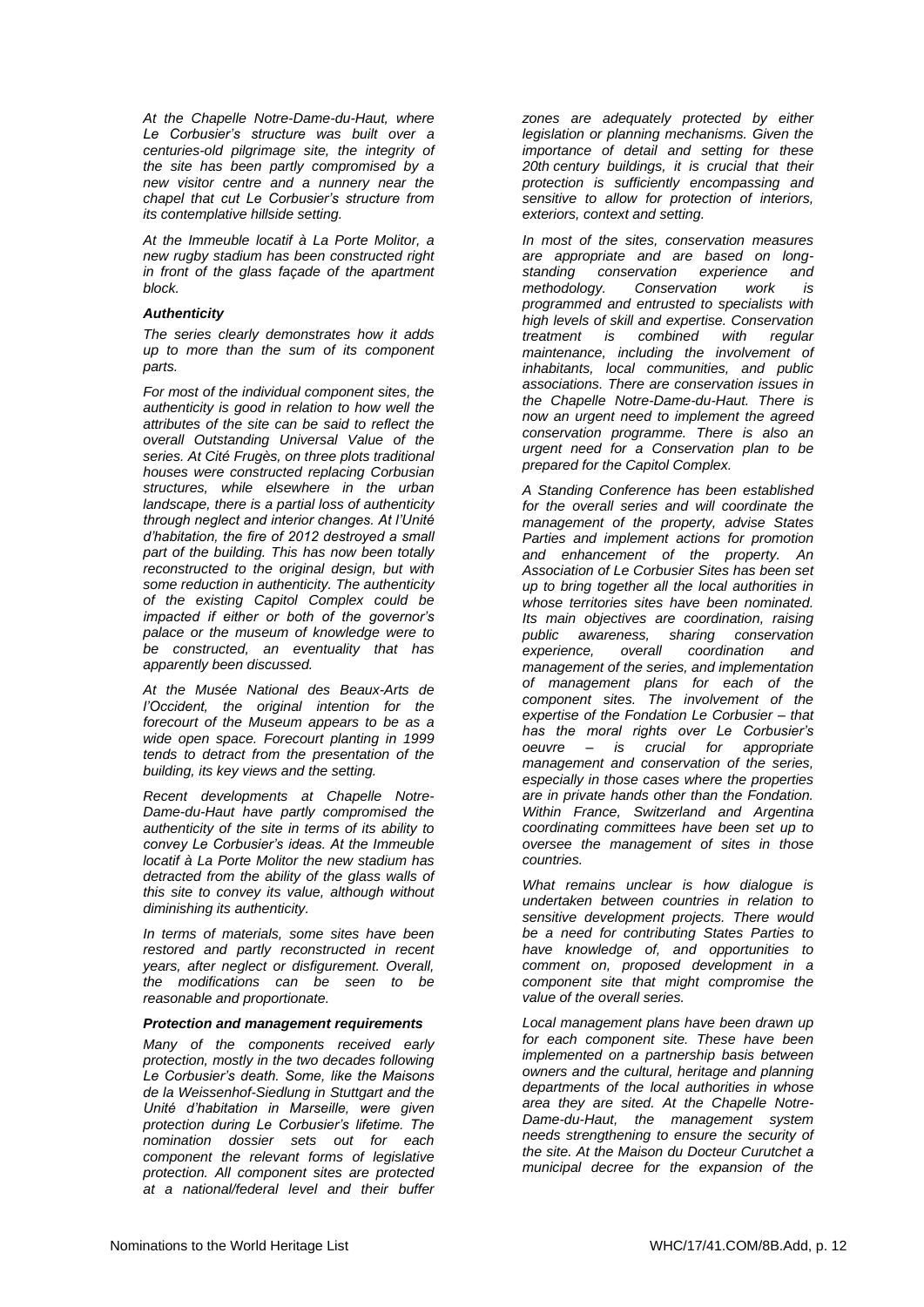*buffer zone and active protection of its environment has been sanctioned.*

*Given the special problems associated with the conservation of 20th century architecture, a continuous involvement of (inter)national specialists on the conservation of Modern architectural heritage is also essential. In Switzerland the federal administration can call such specialized experts for advice to support the local conservationists (and has done so already). A similar approach is highly recommended for other countries.* 

*The current staffing levels and levels of expertise and training are high in all sites and mechanisms to allow liaison between sites have been put in place. Nonetheless, there appears to be a need for more capacity building on the processes of impact assessment and a need to formalise and clearly define conservation approaches and procedures across the series.*

*Model monitoring indicators developed for two properties in Switzerland will be developed for the rest of the series by the end of 2016.*

| Property             |                             |            | Stećci Medieval Tombstone |
|----------------------|-----------------------------|------------|---------------------------|
|                      | Graveyards                  |            |                           |
| <b>State Party</b>   |                             | Bosnia and | Herzegovina,              |
|                      | Croatia, Montenegro, Serbia |            |                           |
| ID No.               | 1504                        |            |                           |
| Dates of inscription | 2016                        |            |                           |

#### *Brief synthesis*

*The serial property of 28 component sites includes a selection of 4,000 medieval tombstones (stećci) on the territory of four states: Bosnia and Herzegovina, the Republic of Croatia, Montenegro and the Republic of Serbia. These monolithic stone tombstones (stećci) were created in the period from the second half of the 12th century to the 16th century, although they were most intensively made during the 14th and 15th centuries. The stećci are exceptional testimony to the spiritual, artistic and historical aspects of the medieval cultures of southeastern Europe, an area where traditions and influences of the European west, east and south entwined with earlier traditions. The stećci are notable for their inter-confessionality, used for burial by all three medieval Christian communities, including the Orthodox Church, the Catholic Church and the Church of Bosnia (which lasted for about three centuries until the second half of the 15th century). The characteristics that distinguish stećci from the overall corpus of Europe's medieval heritage and sepulchral art, include the vast number of preserved monuments (over 70,000 located within over 3,300 sites), the diversity of forms and motifs, the richness of reliefs, epigraphy and the richness of the intangible cultural* 

*heritage. The selected components represent a range of graveyard scales and settings.*

*Criterion (iii): A remarkable number of stećci, of diversified form, are found in this part of southeast Europe, conveying an exceptional testimony to medieval European artistic and archaeological heritage, with traces of earlier influences (prehistoric, roman and early medieval). The extremely large number of preserved stećci (estimated to be more than 70,000) and variety of their forms (slabs, chests, gabled roof tombstones, pillars and monumental crosses) are well represented. Their reliefs, including decorative, symbolic, and religious motives as well as scenes from everyday life, are an extraordinary testimony of medieval culture. Inscriptions in the selected graveyards offer an exceptional historical resource, and are associated with the cultures and histories of the medieval states in this region.* 

*Criterion (vi): The stećci have been deeply embedded in historical and continual cultural traditions and beliefs and toponyms demonstrate the historical meanings and significance of the stećci. The stećci are associated with local folk and fairy tales, superstitions and customs; and their epigraphy and reliefs have significantly influenced the contemporary literature and other forms of art in all four countries, but also wider in the region.* 

#### *Integrity*

*The integrity of the serial property is based on the ability of the selected 28 components to represent the widespread phenomena, importance and diversity of the stećci in southeast Europe. Each of the components has been conserved in situ. The state of conservation of the burial grounds and tombstones is generally stable, and each of the components are relatively well preserved. Their conditions could be improved through maintenance and active management to prevent natural processes of deterioration. The tombstones are not currently affected by development pressures. The boundaries of the components include the attributes necessary to express the Outstanding Universal Value of the serial property. Some of the buffer zones were revised during the evaluation process to better incorporate and preserve the important characteristics of the settings in which the burial grounds are located.*

#### *Authenticity*

*The authenticity of the serial property is established through the graveyards, tombstones (stećci) and associated sepulchral art of the medieval period. The stećci demonstrate the merging of religions, chivalry and folk cultures of this period. The authenticity of the selected components is demonstrated by the archaeological and historical contexts and evidence, the diversity*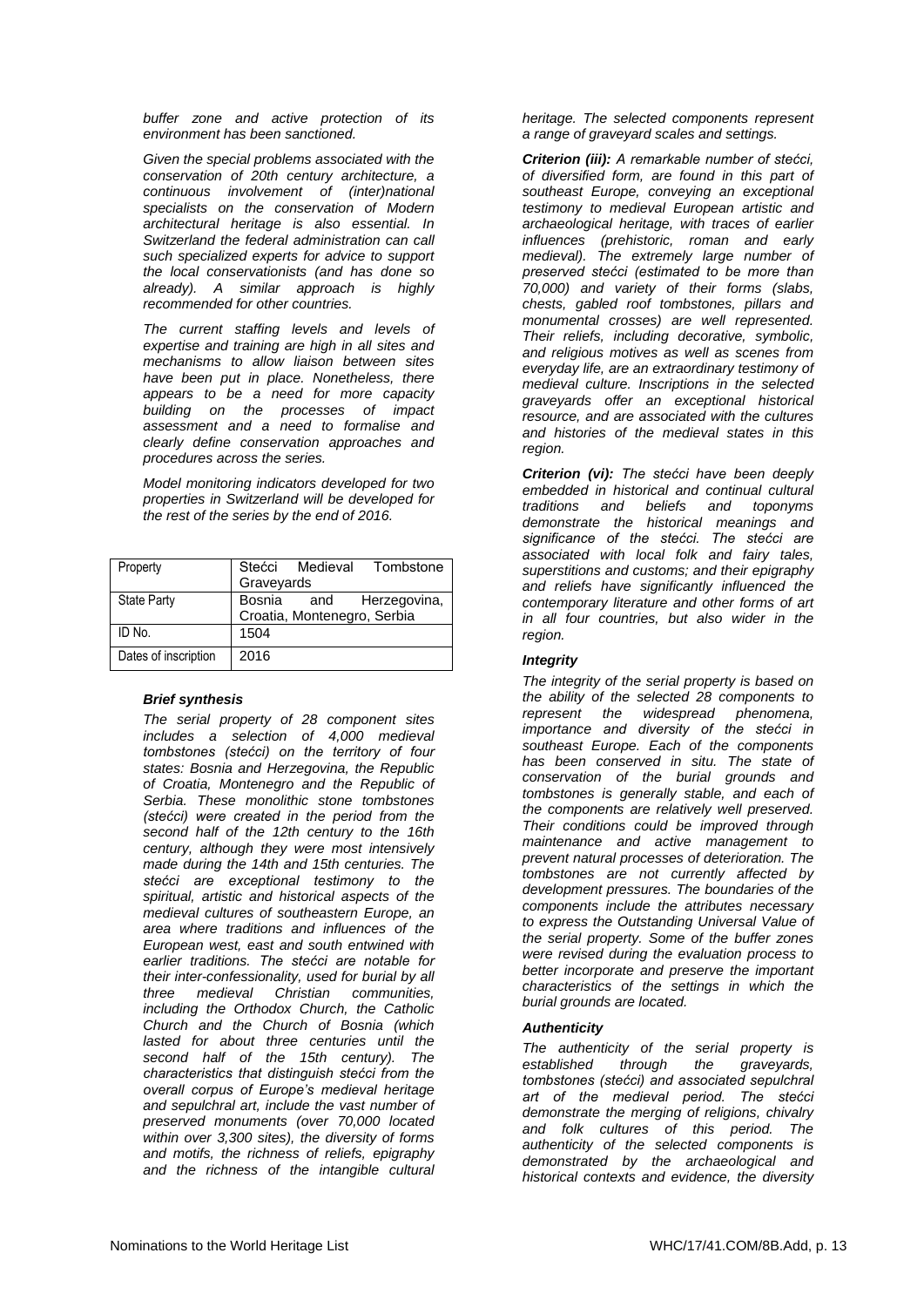*of types of tombstones, and the widespread occurrence of this phenomenon in this part of southeast Europe. The authenticity of the sites was one of the bases on which the selection of components was made. The stećci were carved from single stone which reflected the skills and knowledge of the master craftsmen. Decorations and inscriptions testify original aspects of the emergence and study of stećci.*

#### *Protection and management requirements*

*Legal protection of the 28 sites with stećci is ensured by the legislation applicable in the participating States Parties. Although the legal and administrative systems for the protection and management of cultural heritage differ, the highest level of protection in each of the States Parties has been provided for the graveyards and tombstones. Transnational coordination is established through the International Coordination Committee and through the implementation of common strategies, principles and standards. Each State Party is responsible for the protection, conservation and management of necropolises with stećci tombstones that are on its territory.* 

*Common management plan documents have been prepared for each inscribed component by the four States Parties. These documents ensure the management of each component of the serial property according to an agreed approach and a common vision, uniform conservation standards, shared management principles and shared presentation objectives. Each of the four States Parties has appointed a coordinator, and together they form the International Coordination Body responsible for the development of the joint management of the serial transnational property.* 

*Inventorying and research about the stećci have been a focus since the 1970s and is ongoing. There is a need to continue to improve the mapping and cataloguing of the inscribed components in line with the management system. The inscribed components are generally in a stable state of conservation, with minimal interventions. The main pressures are natural processes of physical deterioration, and condition assessments have been incorporated into the site management plans. Continued development and implementation of active conservation programmes based on the advice of expert conservators is required. Community involvement in the management and maintenance of the stećci is evident and active.*

*There is a need to integrate Heritage Impact Assessments and Disaster Risk Management approaches and mechanisms into the management system, in order to ensure that future proposals, programs or projects are assessed in relation to their potential impact on the Outstanding Universal Value of the serial property.* 

*Visitor pressure is not a current threat. Visitor management is currently planned and implemented at the site level. Presentation and interpretation are approached by promoting the designated sites and other tourist destinations. The management plans outline current and planned tourism infrastructure for each of the components. The monitoring indicators could be augmented by additional measures related to levels of visitation.*

| Property             | Lut Desert                 |
|----------------------|----------------------------|
| <b>State Party</b>   | Iran (Islamic Republic of) |
| ID No.               | 1505                       |
| Dates of inscription | 2016                       |

#### *Brief synthesis*

*The Lut Desert is in the southeast of the Islamic Republic of Iran, an arid continental subtropical area notable for a rich variety of spectacular desert landforms. At 2,278,015 ha the area is large and is surrounded by a buffer zone of 1,794,134 ha. In the Persian language 'Lut' refers to bare land without water and devoid of vegetation. The property is situated in an interior basin surrounded by mountains, so it is in a rain shadow and, coupled with high temperatures, the climate is hyper-arid. The region often experiences Earth's highest land surface temperatures: a temperature of 70.7°C has been recorded within the property.* 

*A steep north-south pressure gradient develops across the region in spring and summer causing strong NNW-SSE winds to blow across the area between June and October each year. These long periods of strong winds propel sand grains at great velocity creating transportation of sediment and aeolian erosion on a colossal scale. Consequently, the area possesses what are considered the world's best examples of aeolian* yardang *landforms, as well as extensive stony deserts and dune fields.*  Yardangs *are bedrock features carved and streamlined by sandblasting. They cover about one third of the property and appear as massive and dramatic corrugations across the landscape with ridges and corridors oriented parallel to the dominant prevailing wind. The ridges are known as* kaluts*. In the Lut Desert some are up to 155 m high and their ridges can be followed for more than 40 km.* 

*The wind also strips hard rocky outcrops bare of soil, which leaves extensive stony desert pavements (hamada) with sand-blasted faceted stones (ventifacts) across about 12% of the area. An extensive, black stony desert covers the basaltic Gandom Beryan plateau in the northwest of the core zone. The stony deserts in eastern Lut cover, as a rubbly veneer, extensive pediplains, which are rock platforms that truncate bedrock and gently slope away from the foot of neighbouring hills.*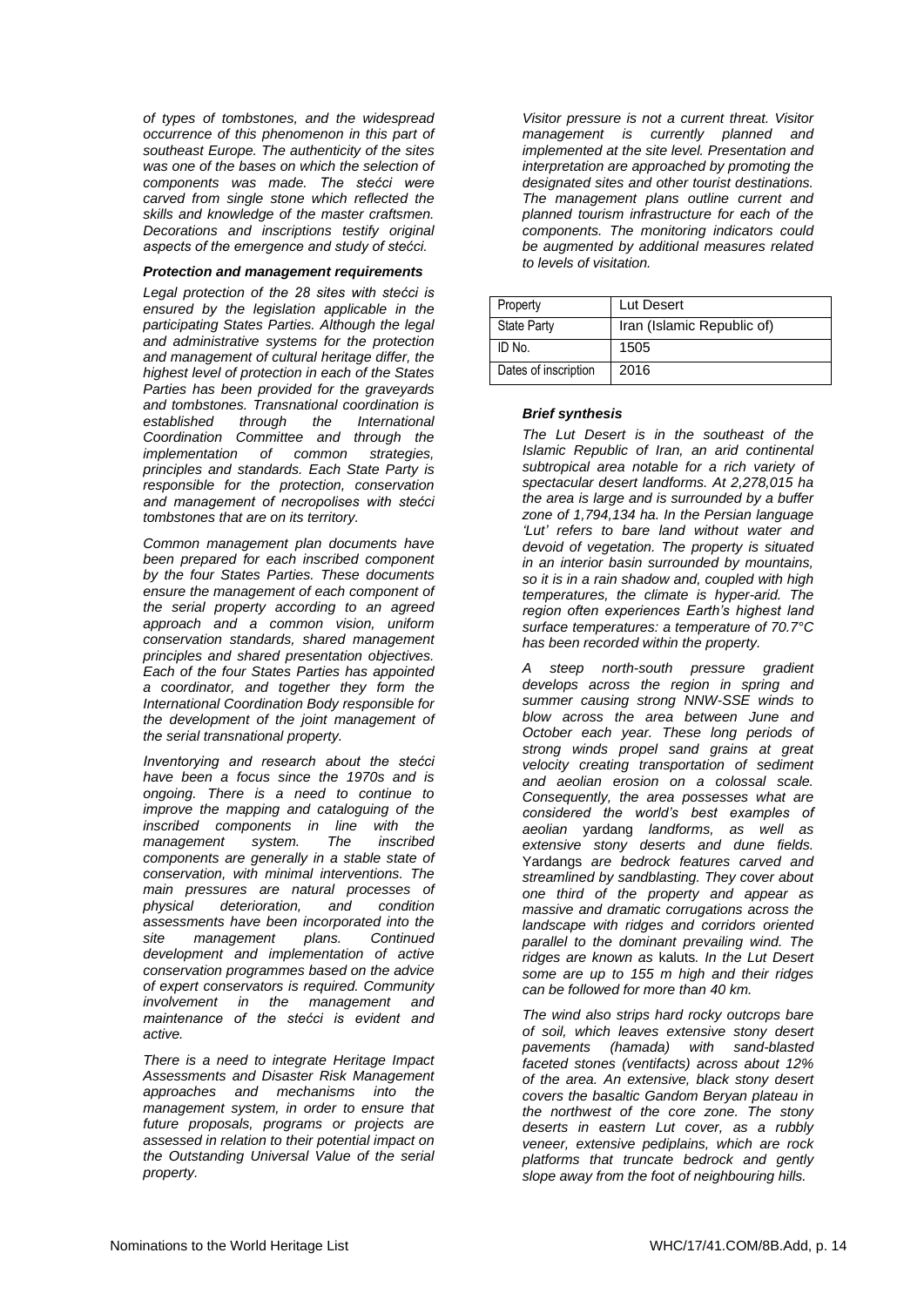*Sands transported by wind and washed in by intermittent streams have accumulated in the south and east, where huge sand-seas have formed across 40% of the property. These areas consist of active dunes some reaching heights of 475 m and are amongst the largest dunes in the world. The Lut Desert displays a wide variety of forms, including linear-, compound crescentic-, star-, and funnelshaped dunes. Where sands are trapped around the lee of plants at the slightly wetter margins of the basin,* nebkhas *form to 12 m or more in height, arguably being the highest such features in the world.* 

*Dissolved minerals evaporated from incoming streams result in white efflorescences of crystals and evaporite crusts down river beds, in yardang corridors and in salt pans (playa). Small landforms result from the pressure effects of crystal growth, including salt polygons, tepee fractured salt crusts, small salt pingos (or blisters), salt karren and gypsum domes.* 

*The region has been described in the past as a place of 'no life' and information on the biological resources in this area is limited. Nevertheless the property possesses flora and fauna adapted to the harsh conditions including an interesting adapted insect fauna.* 

*Criterion (vii): The Lut Desert protects a globally-recognized iconic hot desert landscape, one of the hottest places on earth. It is renowned for its spectacular series of landforms, namely the yardangs (massive corrugated ridges) in the west of the property and the sand-sea in the east. The yardangs are so large and impressive that they can be seen easily from space. Lut is particularly significant for the great variety of desert landform types found in a relatively small area. Key attributes of the aesthetic values of the unspoilt property relate to the diversity and sheer scale of its landforms; a visually stunning mosaic of desert colours; and uninterrupted vistas across huge and varied dune systems that transition into large flat desert pavement areas.* 

*Criterion (viii): The property represents an exceptional example of ongoing geological processes related to erosional and depositional features in a hot desert. The yardang/kalut landforms are widely considered the best-expressed in the world in terms of extent, unbroken continuity and height. The Lut sand-seas are amongst the best developed active dune fields in the world, displaying a wide variety of dune types (crescentic ridges, star dunes, complex linear dunes, funnelshaped dunes) with dunes amongst the highest observed anywhere on our planet. Nebkha dune fields (dunes formed around plants) are widespread with those at Lut as high as any measured elsewhere. Evaporite (salt) landforms are displayed in wide variety, including white salt-crusted crystalline* 

*riverbeds, salt pans (playa) with polygonally fractured crusts, pressure-induced tepeefractured salt crusts, gypsum domes, small salt pingos (or blisters), and salt karren. Other dryland landforms include extensive hamada (stony desert pavements or reg) usually located on pediment surfaces with wind faceted stones (ventifacts), gullied badlands and alluvial fans (bajada).* 

#### *Integrity*

*Due to its remoteness from major population centres and its extreme environmental conditions, including extreme heat and lack of water, much of the Lut Desert is inaccessible and therefore naturally protected. Apart from some small private landholdings in villages in the inscribed area and buffer zone of western Lut, the majority of the land within the Lut Desert is state-owned.* 

*Within the property, only the western edge includes settlements (there being 28 villages, the largest with just over 700 people). In the buffer zone there are 15 villages and Shahdad town with a population of nearly 6,000. The region has evidence for habitation going back 7,000 years, however this has always been around the periphery of the area, because the aridity of the property rendered most of it uninhabitable.* 

*Knowledge on the biodiversity and ecological values of the property is limited and would benefit from greater investigation to better understand the linkages between geoheritage, biological and ecological diversity.*

#### *Protection and management requirements*

*The property is subject to a complex and multilevel protection regime and a range of legislation, regulations and mechanisms apply (14 legal instruments). Legal protection and management is provided by state level authorities that work under their specific mandates. Three agencies principally share conservation and management responsibility for the property, namely the Forests, Range and Watershed Management Organization; the Iranian Department of Environment; and the Iran Cultural Heritage, Handicrafts and Tourism Organization (ICHHTO). Protection of non-conservation lands, watershed, rangeland management and desertification is under the control of the Organization of Forests, Range and Watershed Management. This agency is responsible for the prevention of illegal exploitation of deserts. Two protected areas located in the northwest and southeast are under the management and protection of the Iranian Department of Environment. The Darband-e Ravar "wildlife refuge" in the northwest partially overlaps with the area but the Bobolab "no hunting" area in the southeast only overlaps with the buffer zone. In addition to management of the protected area, the Department of Environment is responsible for*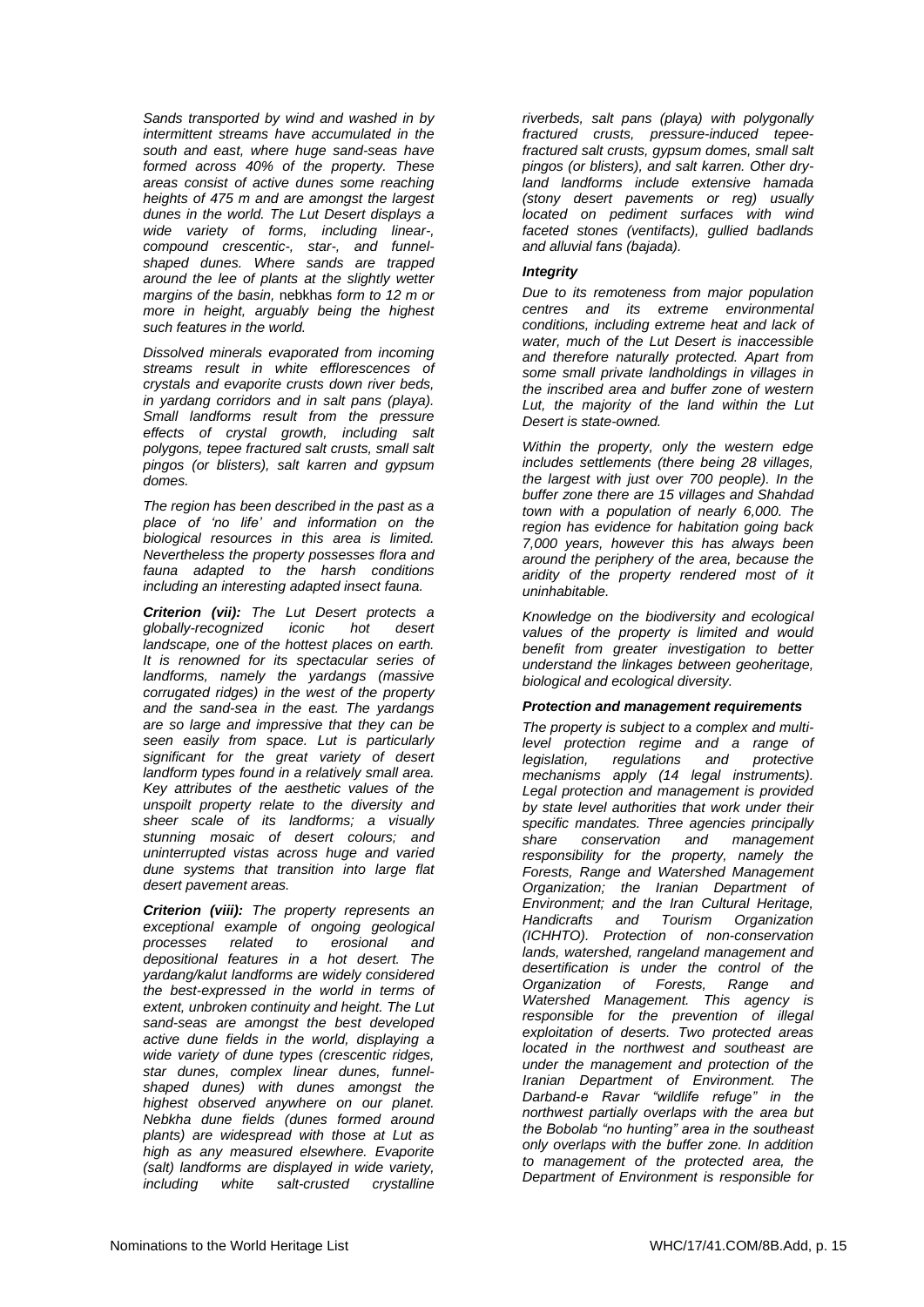*environmental assessment of development projects. The Lut Desert is also on the national heritage registration list of ICHHTO.* 

*The property has a basic management plan at the time of inscription, which needs to be elaborated to detail threats and measures to address these; coordination arrangements for the property; specific management actions, timeframes and responsible agencies for implementation. Establishing and maintaining such a plan is an essential requirement for the protection of the property.*

*There is also a need to progressively build improved technical capacity to manage the natural values of the Lut Desert in light of the intrinsic links between the property's geomorphology, geology and its desert adapted biodiversity and ecology, and the relationships to local communities and visitors. Strong measures are required to protect the property from inappropriate tourism and for off road motorized access in the long term. It is also necessary to monitor impacts and undertake restoration of degraded areas in the property, particularly in the northwest where the property includes a number of villages on the outskirts of Shadad and Anduhjerd.*

| Property             | The Persian Qanat          |
|----------------------|----------------------------|
| <b>State Party</b>   | Iran (Islamic Republic of) |
| ID No.               | 1506                       |
| Dates of inscription | 2016                       |

#### *Brief synthesis*

*Throughout the arid regions of Iran, agricultural and permanent settlements are supported by the ancient qanat system of tapping alluvial aquifers at the heads of valleys and conducting the water along underground tunnels by gravity, often over many kilometres.* 

*Each qanat comprises an almost horizontal tunnel collecting water from an underground water source, usually an alluvial fan, into which a mother well is sunk to the appropriate level of the aquifer. Well shafts are sunk at regular intervals along the route of the tunnel to enable removal of spoil and allow ventilation. These appear as craters from above, following the line of the qanat from water source to agricultural settlement. The water is transported along underground tunnels, socalled koshkan, by means of gravity due to the gentle slope of the tunnel to the exit (mazhar), from where it is distributed by channels to the agricultural land of the shareholders.* 

*The levels, gradient and length of the qanat are calculated by traditional methods requiring the skills of experienced qanat workers and have been handed down over centuries. Many qanats have sub branches and water access corridors for maintenance purposes, as well as dependant structures including rest areas for* 

*the qanat workers, public and private hamams, reservoirs and watermills. The traditional communal management system still in place allows equitable and sustainable water sharing and distribution.*

*Criterion (iii): The Persian Qanat system is an exceptional testimony to the tradition of providing water to arid regions to support settlements. The technological and communal achievements of the qanats play a vital role of qanat in the formation of various civilisations. Its crucial importance for the larger arid region is expressed in the name of the desert plateau of Iran which is called "Qanat Civilisation". Dispersion of primary settlements on alluvial fans of the inner plateau and deserts of Iran is immediately related with the distribution pattern of qanat system across the country. The system also presents an exceptional living cultural tradition of communal management of water resources.*

*Criterion (iv): The Persian Qanat system is an outstanding example of a technological ensemble illustrating significant stages in the history of human occupation of arid and semiarid regions. Based on complex calculations and exceptional architectural qualities, water was collected and transported by mere gravity over long distances and these transport systems were maintained over centuries and, at times, millennia. The qanat system enabled settlements and agriculture but also inspired the creation of a desert-specific style of architecture and landscape involving not only the qanats themselves, but their associated structures, such as water reservoirs, mills, irrigation systems, and gardens.*

#### *Integrity*

*The eleven qanats forming this property are still active water carriers and have retained not only their architectural and technological structures but also their function. They continue to provide the essential resource water sustaining Iranian settlements and gardens and remain maintained and managed through traditional communal management systems. These management systems have remained intact and been transferred from the distant past thanks to the collaboration of people and users.* 

*To ensure the continued functionality of the qanats, the water catchment areas are included in the buffer zone and have been committed to highest protection levels considering their essential function in the provision of the water resources. Likewise, the agricultural areas illustrating the distribution and use of the water resources have been protected through buffer zones to allow the full long-term protection of the qanat system.*

#### *Authenticity*

*The authenticity of the eleven qanats has been respected regarding design, technology, building materials, traditions, techniques,*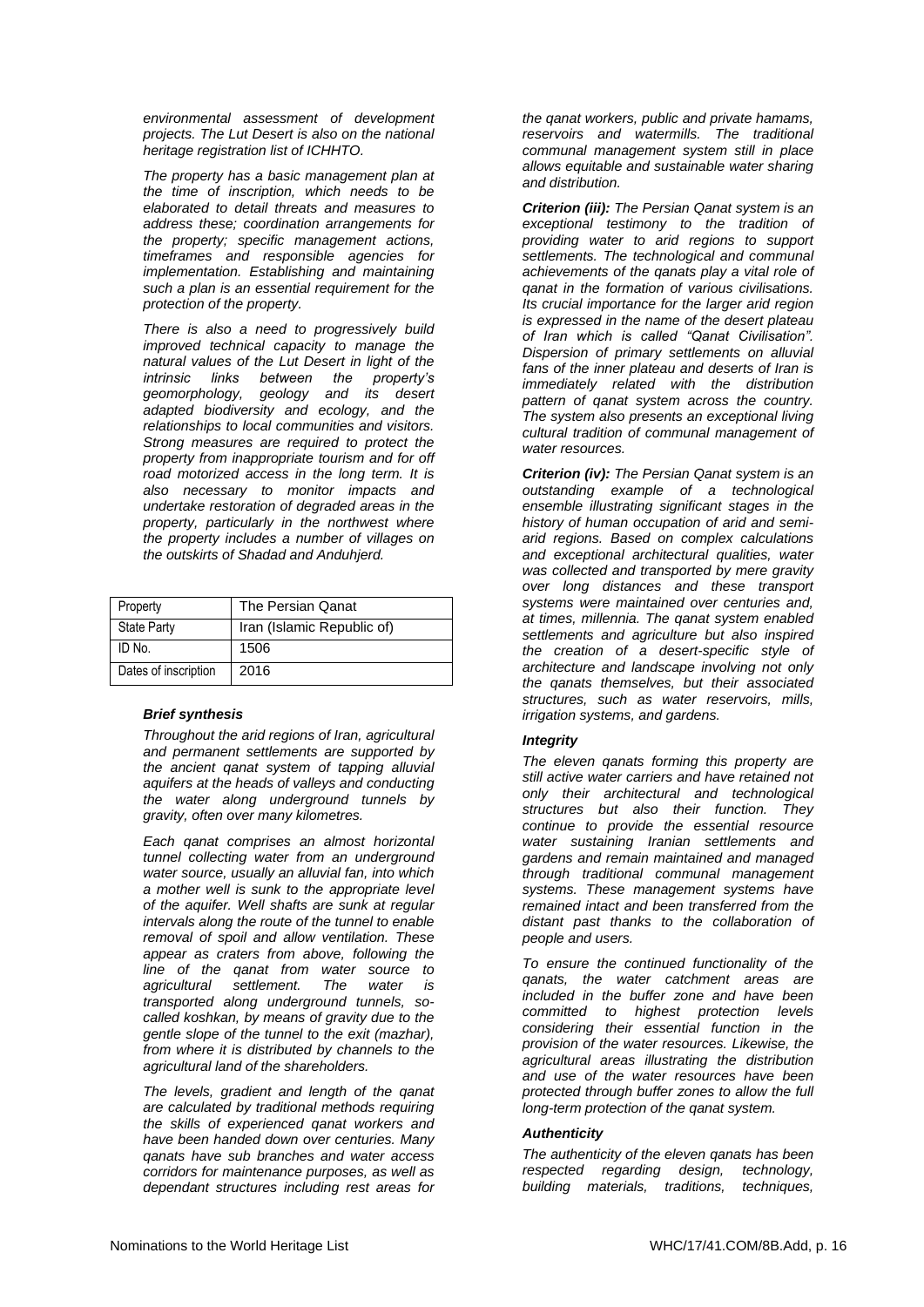*management systems as well as intangible heritage associations based on knowledge of the natural environment, material technology and the indigenous culture. Qanats have been founded and constructed based on social collaboration, communal trust and honesty as well as common sense. Furthermore, their stability and functionality has been managed, preserved, expanded and developed based on such joint cooperation.*

#### *Protection and management requirements*

*The eleven qanats comprising this series are included in the national register of monuments of the Islamic Republic of Iran. Their catchment and irrigation areas have been included in specifically designed protective zones with status of buffer zones. The further elaboration and completion of an inventory of the eleven components will assist in monitoring and communicating the full scope of protected attributes.*

*The overall management of the serial nomination is coordinated by a Steering Committee comprising representatives of the Qanat Councils and relevant government departments including the Cultural Heritage Handicrafts and Tourism Organisation (ICHHTO), Natural Resources, Agriculture, Energy, Road and Urban Development, Environment Protection Organisation, Rural Housing Foundation and NGOs relating to cultural heritage and the environment. Daily management concerns are considered through the ICHHTO National Qanat Base which acts through ICHHTO's provincial offices. A Management Strategy and Action Plan was outlined at the time of nomination, which will be further developed into management and maintenance plans for the individual components These will include interpretation and tourism management plans as well as risk preparedness and disaster response strategies.* 

*The eleven qanats are managed under traditional supervision of qanat councils, each qanat with its local qanat council composed of those knowledgeable in the respective region. The traditional management systems of the inscribed qanats contribute to their unique value but are also essential to their continued preservation and transmission to future generations. Historical knowledge and craft skills preserved over many generations need to be continuously handed down to ensure the future viability of this property. This management system, set up by owners, distributors, consumers and ordinary people, has developed and evolved with the passage of time which has made qanats survive until today and will be the key to their future conservation.* 

*The eleven qanats are further supported by financial and technical means through national resources, and conservation and management*  *measures at all qanats are underway respecting their authenticity and integrity.*

| Property             | Sanganeb Marine National Park<br>and Dungonab Bay - Mukkawar<br><b>Island Marine National Park</b> |
|----------------------|----------------------------------------------------------------------------------------------------|
| <b>State Party</b>   | Sudan                                                                                              |
| ID No.               | 262 Rev                                                                                            |
| Dates of inscription | 2016                                                                                               |

#### *Brief synthesis*

*The Sanganeb Marine National Park and the Dungonab Bay – Mukkawar Island Marine National Park are located in the northern part of the Red Sea. The property is a serial site and covers 260,700 ha with a buffer zone of 504,600 ha consisting of both marine and terrestrial areas. The property's marine systems, fauna and flora are from an Indian Ocean origin, however, due to its semienclosed nature, it has developed unique and different ecosystems and species.* 

*The property contains impressive natural phenomena, reef formations and areas of great natural beauty and is relatively undisturbed. The two components of the property are connected by a coastal stretch extending 125 km including* mersas*, inlets, fringing reefs and off-shore reef formations, and the whole serial site is geologically and ecologically connected via the open flows that facilitate the exchange of biotic and abiotic elements within the marine ecosystems of the Red Sea. It encompasses a large bay that contains islands, several small islets and some of the most northerly coral reefs in the world associated with species (including seagrass and mangroves) at the limits of their global range and evolutionary expansion, which are therefore important from a scientific and conservation perspective.* 

*Sanganeb atoll is the only atoll-like feature in the Red Sea, and a submerged and overhanging predator dominated coral reef ecosystem. It consists of 13 different biophysiographic reef zones, each providing typical coral reef assemblages, supporting a wealth of marine life and breathtaking underwater vistas, hosting over 300 fish species with numerous endemic and rare species. Besides providing important nurseries and spawning grounds for key species, it also hosts resident populations of dolphins, sharks and marine turtles, which use the atoll as a resting, breeding and feeding area.*

*Dungonab Bay, including Mukkawar Island and other islands, contains an array of habitat types, such as extensive coral reef complexes, mangroves, seagrasses and intertidal and mudflat areas which all enable the survival (breeding, feeding and resting) of endangered dugong, sharks, manta rays, dolphins and migratory birds.*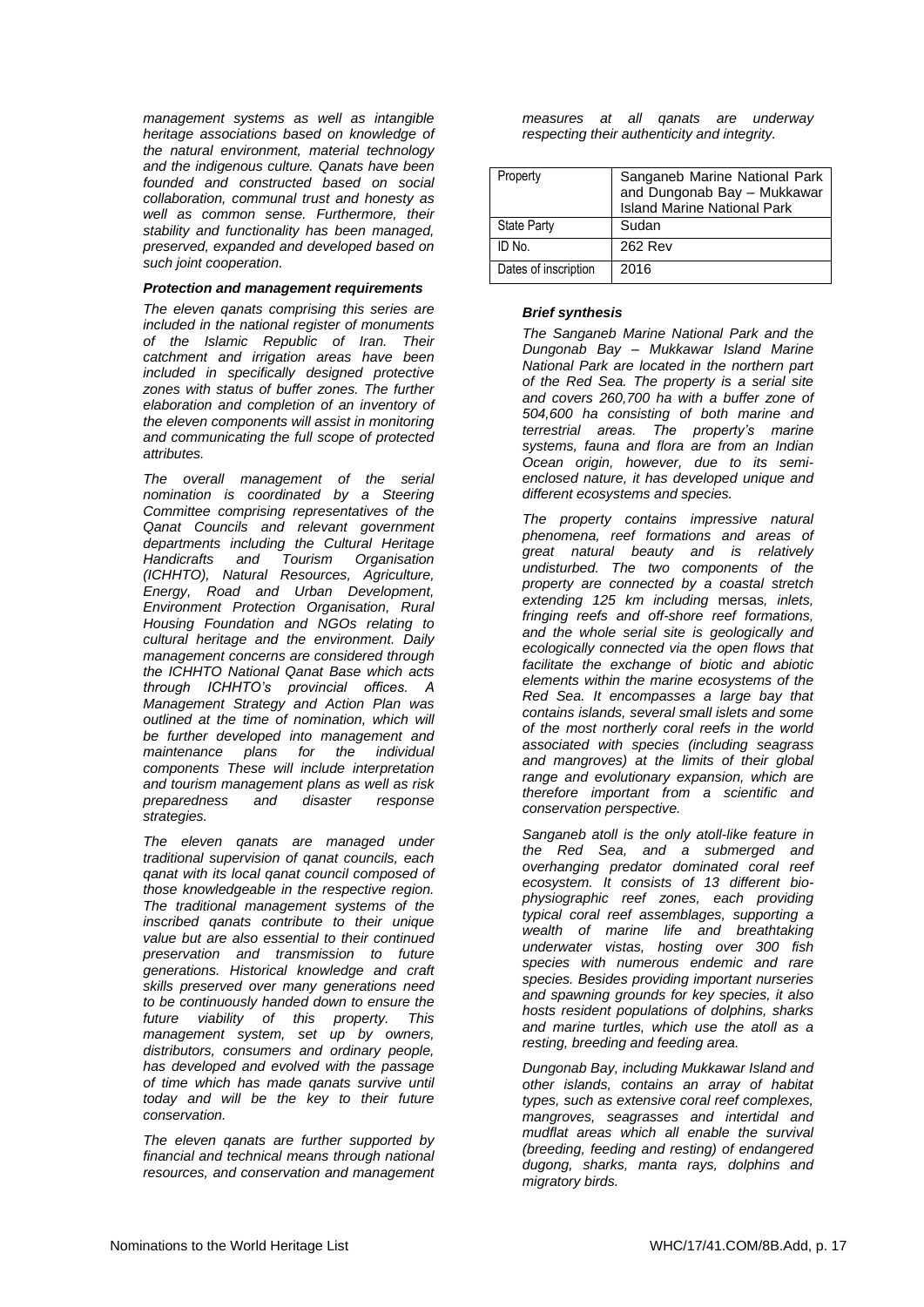*Criterion (vii): Sanganeb is an isolated, atollshaped coral reef structure in the central Red Sea, 25 km off the shoreline of Sudan. Surrounded by 800 m deep water, the atoll-like coral reef systems are part of the northernmost coral reef systems in the world. Sanganeb is a largely pristine marine ecosystem providing some of the most impressive underwater vistas resulting from the very high diversity of physiographic zones and reefs characterized by an extraordinary structural complexity. Dungonab Bay and Mukkawar Island is situated 125 km north of Port Sudan and includes within its boundaries a highly diverse system of coral reefs, mangroves, seagrass beds, beaches, intertidal areas, islands and islets. The clear visibility of the water, coral diversity, marine species, pristine habitats and colourful coral reef communities create a striking land- and seascape.* 

*Criterion (ix): The property is located in an ecologically and globally outstanding region, the Red Sea, which is the world's northernmost tropical sea, the warmest and most saline of the world´s seas, and is a Global 200 priority biogeographic region. The property is part of a larger transition area between northern and southern Red Sea biogeographic zones and contains diverse and mostly undisturbed habitats which are outstanding examples of the northernmost tropical coral reef system on earth. The property and its surrounding area include reef systems (13 different bio-physiographic reef zones in Sanganeb Marine National Park (SMNP)), the only atoll-like feature in the Red Sea, lagoons, islets, sand flats, seagrass beds, and mangrove habitats and display a diversity of reefs, from living reefs to ancient fossil reefs. These habitats are home to populations of seabirds (20 species), marine mammals (11 species), fish (300 species), corals (260 species), sharks, manta rays and marine turtles, and the site provides important feeding grounds for what is perhaps the most northerly population of endangered Dugong. SMNP is an important larvae source area and hosts spawning sites for commercial fish species.*

*Criterion (x): Dungonab Bay – Mukkawar Marine National Park (DMNP) supports a globally significant dugong population, given that the Red Sea and the Persian Gulf host the last remaining healthy populations of this species in the Indian Ocean. The whale and manta ray seasonal aggregations in DMNP are unique to the entire Western Indian Ocean Region and the marine park is internationally recognized as an Important Bird Area for both resident and migratory birds. DMNP is also unique as a home to species from different biogeographic origins: both northern and southern Red Sea species. SMNP lies in a regional hotspot for reef fish endemism. The property supports a high level of representation of endemic species found in the Red Sea, including the richest diversity of coral*  *west of India and a number of coral species which are at the limits of their global range.*

#### *Integrity*

*The property is an outstanding marine ecosystem that sustains intact ecological functions. It covers both shallow habitats and reef formations and deep-sea areas that are ecologically interacting by natural exchange.*

*The property's size is adequate to contain most of the attributes that convey Outstanding Universal Value and maintains a high level of intactness through long-term conservation of its biodiversity. Sanganeb atoll is relatively remote from land-based activities and the traditional artisanal fishing around it is under the control of the Fisheries Administration of Sudan. Dungonab Bay's marine waters are protected by Wildlife Administration and Fisheries regulations. If these regulations are not promptly enforced, Dungonab Bay is likely to suffer negative impacts on the biota from the activities of the two villages at the coast, from major land use changes, salt exploitation, oyster farming, and potentially pearling. Species which are likely to be affected are coral and fish species, turtles, manta rays, sharks, dolphins, dugongs, and birds. The property has not shown any invasive or nonresident species as yet.* 

#### *Protection and management requirements*

*The Government of Sudan has a legal commitment at both the National and State levels towards the protection and conservation of resources within its coastal waters through its comprehensive National Strategy. Several laws and regulations are in place and Sudan has signed regional and international protocols and conventions. Both SMNP (1990) and DMNP (2004) have been declared as marine protected areas by Presidential Decrees. Both are the responsibility of the Government of Sudan and various pieces of national legislation pertain to the property including the Federal Environmental Law (2001); State Environmental Law (2006); Wildlife Conservation and National Park Act (1987); National Parks, Sanctuaries and Reserves Regulation (1939); and the Game Protection and Federal Parks Act (1986).* 

*At the time of inscription, work to update the management plans for the two National Parks was underway and this needs to be urgently completed and such plans maintained in the long-term so that both protected areas have up-to-date comprehensive plans. There is, in addition, a need to develop and maintain in the long-term an integrated management framework to coordinate management for the serial site as a whole and thus complement the two individual management plans. The participation of local communities and other stakeholders is critical to the effective management of this large property. The management authority acknowledges the*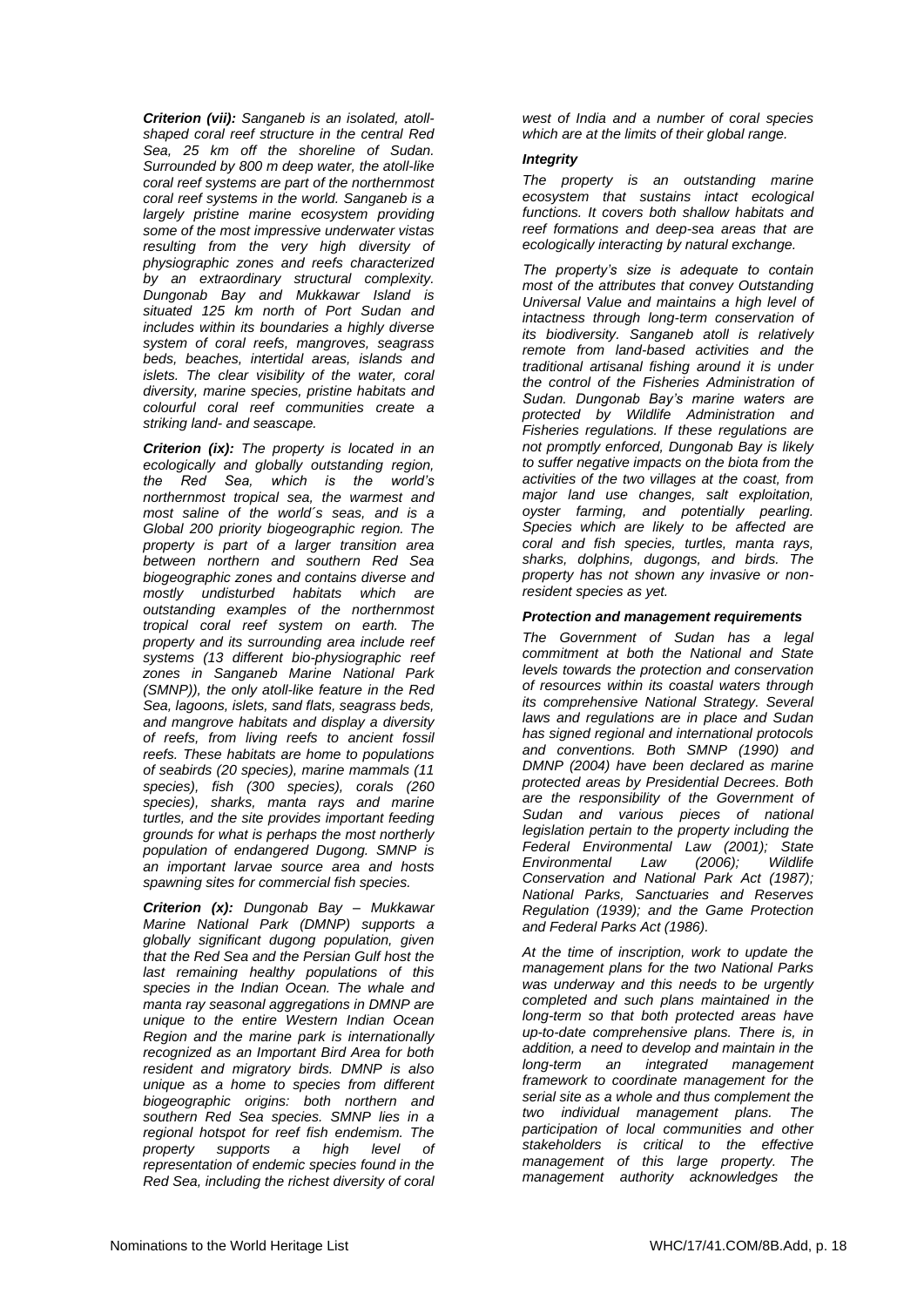*importance of monitoring the impacts of tourism on ecosystems and on local communities through the implementation of a Tourism Strategy.*

*The property ecosystems remain relatively weakly affected by human activities. However, regional coastal development increased recently and reinforces the need to protect these landward and marine areas. The increase of activities from local residents and tourists could intensify pollution and direct damage on ecosystems such as anchor, boat and diving damage. In addition, coral communities could be affected by predators and by coral bleaching in response to climate change. Staffing, financial resources and onground management need to be increased in order to manage this very large nominated area and marine buffer zone. Commitments will be necessary to increase and sustain Government funding levels particularly in light of potential tourism use and possible impact.*

| Property             | Archaeological Site of Ani |
|----------------------|----------------------------|
| <b>State Party</b>   | Turkey                     |
| ID No.               | 1518                       |
| Dates of inscription | 2016                       |

#### *Brief synthesis*

*Ani is located in the northeast of Turkey, 42 km from the city of Kars, on a secluded triangular plateau overlooking a ravine that forms the natural border with Armenia. The continuity of settlement at Ani for almost 2500 years was thanks to its geographical location, on an easily defensible plateau that was surrounded by fertile river valleys at an important gate of the Silk Roads into Anatolia. This medieval city that was once one of the cultural and commercial centres on the Silk Roads, is characterized by architecture that combines a variety of domestic, religious and military structures, creating a panorama of medieval urbanism built up over the centuries by successive Christian and Muslim dynasties. Inhabited since the Bronze Age, Ani flourished in the 10th and 11th centuries AD, when it became a capital of the medieval Armenian kingdom of the Bagratids, and profited from control over one branch of the Silk Roads. Later, under Byzantine, Seljuk, and Georgian sovereignty, it maintained its status as an important crossroads for merchant caravans, controlling trade routes between Byzantium, Persia, Syria and Central Asia. The Mongol invasion, along with a devastating earthquake in 1319 and a change in trade routes, marked the beginning of the city's decline. It was all but abandoned by the 18th century.*

*The principal area of the property consists of architectural remains located in three zones: the citadel, which includes the ruins of the Kamsaragan palace, Palace church,* 

*Midjnaberd church, Sushan Pahlavuni church, the Karamadin church and the church with Six Apses; the outer citadel or walled city which includes amongst others the Fire Temple, Cathedral, Ramparts of Smbat II, Emir Ebu'l Muammeran Complex, Seljuk Palace, domestic architecture, the market, and the Silk Road Bridge; and the area outside the city walls. Rock-carved structures on the slopes of one of the valleys surrounding the city, the Bostanlar Creek, are also part of the property.* 

*Religious monuments of Zoroastrian, Christian and Muslim influence, as well as public and domestic buildings in Ani provide a vivid and comprehensive picture of a distinctive relic medieval city which attests to the transmission and amalgamation of different architectural traditions that evolved in the Caucasus, Iran, Turkestan and Khorasan, and were translated into stone. This medieval settlement consists of remains from a multi-cultural centre, with all the richness and diversity of Medieval Armenian, Byzantine, Seljuk and Georgian urbanism, architecture, and art development.*

*Criterion (ii): Ani was a meeting place for Armenian, Georgian and diverse Islamic cultural traditions that were reflected in the architectural design, material and decorative details of the monuments. New styles, which emerged as a result of cross-cultural interactions, have turned into a new architectural language peculiar to Ani. The creation of this new language expressed in the design, craftsmanship and decoration of Ani has also been influential in the wider region of Anatolia and Caucasia.*

*Criterion (iii): Ani bears exceptional testimony to Armenian cultural, artistic, architectural and urban design development and it is an extraordinary representation of Armenian religious architecture known as the "Ani school", reflecting its techniques, style and material characteristics.* 

*Criterion (iv): With its military, religious and civil buildings, Ani offers a wide panorama of medieval architectural development thanks to the presence at the site of almost all the architectural types that emerged in the region in the course of the six centuries from 7th to 13th centuries AD. It is also considered a rare settlement where nearly all of the plan types developed in Armenian Church architecture between the 4th and 8th centuries AD can be seen together. The urban enclosure of Ani is also an important example of a medieval architectural ensemble with its monumentality, design and quality, as well as the tunnels and caves beneath Ani plateau, which connect to the surrounding volcanic tufa setting of deep river valleys.*

#### *Integrity*

*All the elements that constitute the basic values of Ani are located within the boundaries of the property. Although the majority of*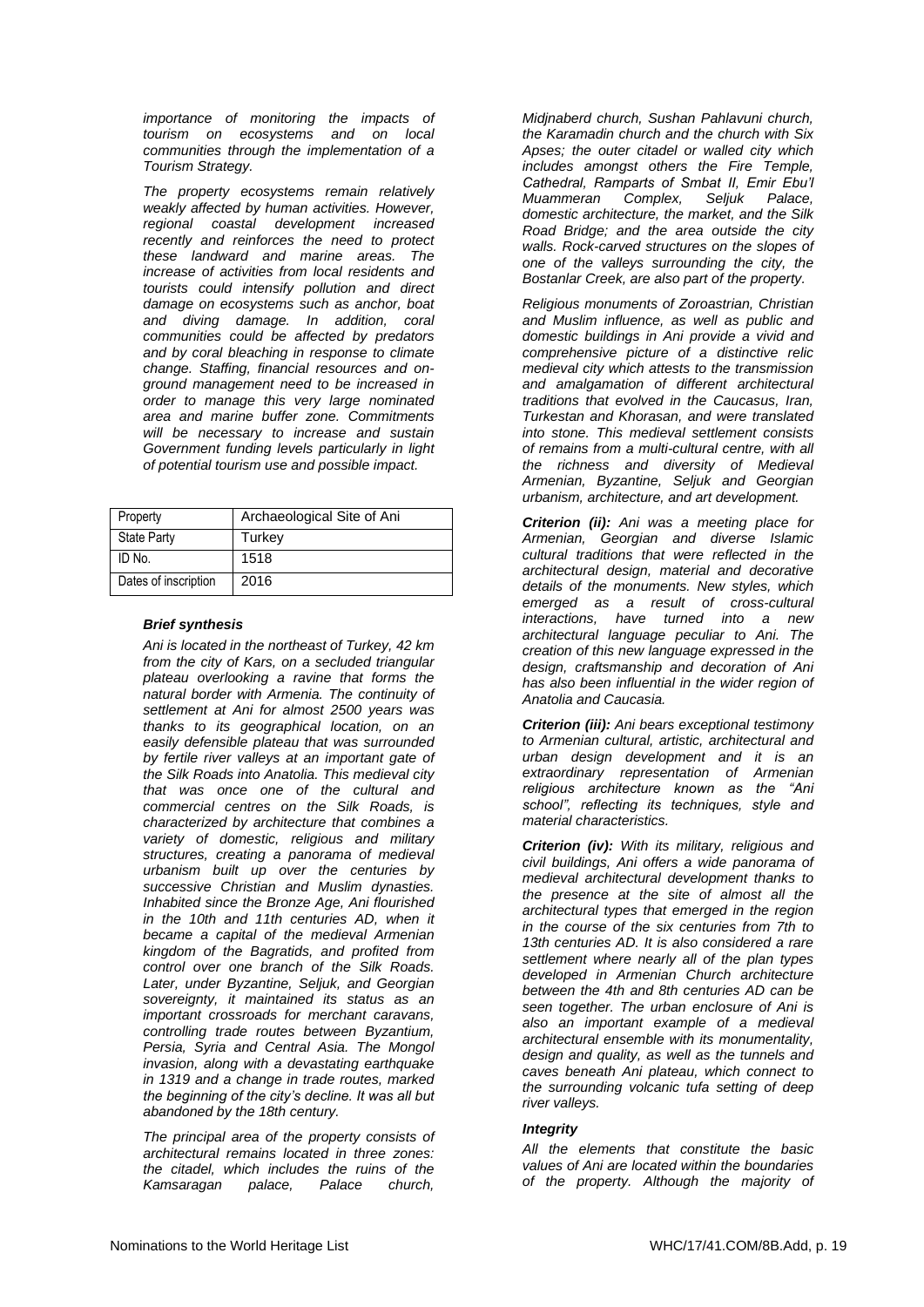*structures having monumental characteristics are still standing on site, there is not a single monument that is not facing serious structural problems of stability, either missing parts of the fabric, due to seismic action or human destruction, or problems of unsuccessful interventions. The visual integrity of the landscape is affected by the quarrying activities on the east side of Arpaçay Creek and the inappropriate use of pasture areas of the rock-cut caves in Bostanlar Creek and Arpaçay Creek. The State Party is currently addressing the highly vulnerable state of conservation of key attributes of the property through the implementation of a comprehensive conservation strategy and action plan.* 

#### *Authenticity*

*The remoteness of the uninhabited city of Ani, with its impressively standing monumental buildings, over an invisible landscape of underground tunnels and caves surrounded by deep river valleys, provides a mostly unaltered window onto the past. The property has also not undergone any modern development. Nevertheless, earthquakes, the harsh climate and human destruction have affected the overall authenticity of the property. The level of authenticity of material, substance, and workmanship has been affected by large amounts of new fabric introduced in a number of restoration projects, causing loss to the original building fabric. On-going conservation practices have focused largely on addressing the effects of deterioration processes on the property with a stronger emphasis placed on carrying out interventions that maintain the qualities of the original materials and techniques as well as on removing the earlier improper interventions in a number of monuments.* 

#### *Protection and management requirements*

*The archaeological site of Ani has been registered on the national inventory since 1988 as a 1st Degree Archaeological Conservation Site that is surrounded by a 3rd Degree Archaeological Conservation Site, with continual enlargements in site boundaries. These registrations put the property under the protection of Turkey's National Law No. 2863 for the Protection of Cultural and Natural Properties that requires approval by Kars Regional Council for the Protection of Cultural Assets of all plans and projects to be implemented in registered sites.*

*The Ministry of Culture and Tourism, which is the main responsible government body for conservation and management of the site, is organized at both central and local levels. The General Directorate of Cultural Heritage and Museums centrally regulates the activities of its local branches, and fulfils certain tasks regarding monument restoration and World Heritage issues. Local branches that are relevant in this case are the Kars Regional*  *Council for Conservation of Cultural Heritage, Erzurum Directorate of Surveying and Monuments, and the Directorate of Kars Museum.*

*Measures taken in recent years by the State Party have greatly protected the most important monuments of the property. A Conservation Oriented Development Plan for the two registered sites was approved in 2011, through a process based on scientific principals and participation of stakeholders at different levels.*

*A Strategic Conservation Master Plan, prepared by the Ministry with scientific support from experts, was approved by the Ministry on 3 February 2016. It lists the provisions of all legal conservation documents related to the site, and includes an updated SWOT analysis as well as interrelated policies and principles that are reviewed in reference to the Management Plan. The Strategic Conservation Master Plan should be revised in order to present a more comprehensive needs assessment for each listed monument, as well as the required interventions and priority areas, as the basis for conservation and monitoring of the property.* 

*The Management Plan for the property was approved on 30 March 2015. Priorities set for the period 2015-2020 in the two plans include emergency measures against seismic and environmental risks to ensure the intact survival of monumental buildings, context excavations and research to reveal their urban setting, improvement of visitor and research facilities at the site, enhancement of Ocaklı Village through better integration with the property, and educational programmes towards these ends. A Heritage Impact Assessment approach should be integrated into the management system, so as to ensure that any project regarding the property be assessed in relation to its impacts on the attributes that convey the Outstanding Universal Value of the property.*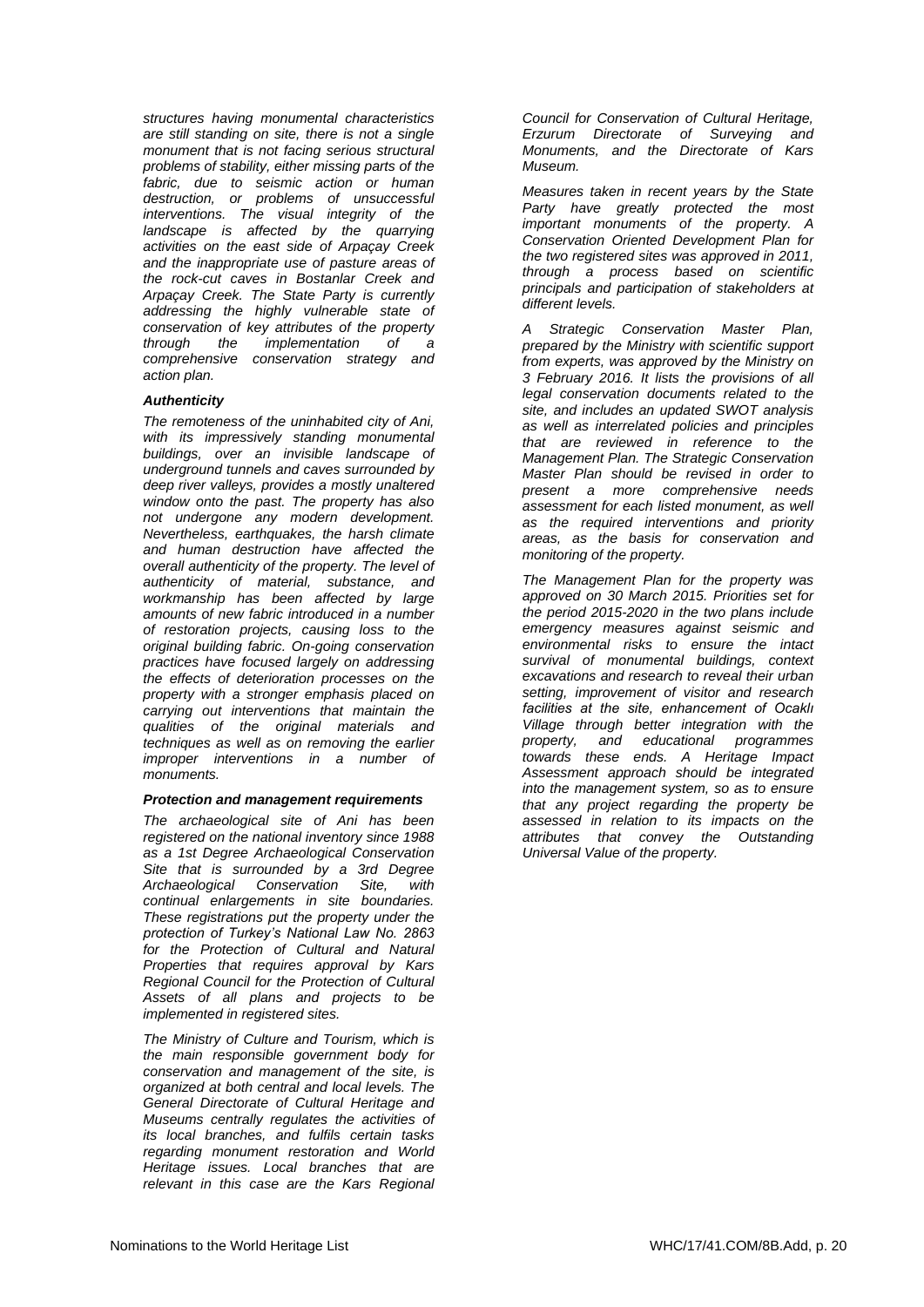### **IV. LARGE COMPLEX SERIAL TRANSNATIONAL NOMINATIONS AND THE NEED FOR NOMINATION STRATEGIES**

*Although transnational serial nominations are considered to be very desirable in fostering international cooperation, which is at the heart of the World Heritage Convention, some of them may not initially be successful without focused guidance and agreed planning.*

*In those cases, which involve the preparation of large complex serial transnational nominations and/or related potential serial extensions, as well as large resources from many States Parties sometimes over a considerable number of years, the Committee should be aware of their scope in advance of the submission of a nomination. Moreover, when complex serial transnational nominations have to be submitted over several cycles, a nomination strategy for the whole series should be agreed upon as soon as possible, ideally before the first property or properties are nominated.* 

*Currently, out of the 34 serial transnational or transboundary properties inscribed on the World Heritage List, only 5 (Struve Geodetic Arc, Prehistoric Pile Dwellings around the Alps, Qhapaq Ñan, Andean Road System, The Architectural Work of Le Corbusier, an Outstanding Contribution to the Modern Movement and Stećci Medieval Tombstones Graveyards) are shared among more than 3 States Parties and almost all have been inscribed over the last 6 years. Considering the degree of complexity which is inherent to the preparation of serial transnational nominations, it appears that those involving a minimum of 4 States Parties may benefit from a previously agreed nomination strategy, so as to reduce the chances that they experience significant problems during the nomination process and in order to facilitate a phased nomination approach by providing a plan of the overall final property. Similarly, for groups of transnational serial nominations linked by a concept, of which currently the only example is the land-based Silk Roads, a nomination strategy should be provided in order that the Committee may understand the rationale for the nomination of the first series.*

*As for nominations benefiting from the Upstream Process, it is important to emphasize that, even if the Committee takes note of a nomination strategy, this is not prejudicial and does not imply that the complex serial transnational nominations or extensions concerned would necessarily be inscribed on the World Heritage List.*

#### *Thematic study and nomination strategy for the Frontiers of the Roman Empire*

*In the context of the preparation of a number of proposals for extensions from several States Parties to the serial transnational property Frontiers of the Roman Empire, a thematic study has been undertaken of by involved States Parties on the basis of which a Nomination Strategy has been conceived and agreed upon by all of them.*

*In 1987, Hadrian's Wall (United Kingdom) was inscribed, but only in 2005, with the approval of the extension to the Upper German-Raetian Limes (Germany) the property became a serial transnational property being renamed "Frontiers of the Roman Empire". Another extension was approved in 2008, the Antonine Wall (United Kingdom), bringing the serial transnational property to its current status.* 

*Over the years, the idea of aiming at one single property encompassing the remains of the frontiers of the Roman Empire extending through Europe, Middle East and North Africa was advanced and was object of discussion between States Parties, the World Heritage Centre and ICOMOS. Eventually, as the idea proved to be too challenging in various ways, including the manageability of such vast potential property, other less ambitious, but more feasible options were discussed. To facilitate this process, it was suggested that a Thematic Study of the remains of the overall Roman frontiers could be a valuable tool to guide the development of a nomination strategy. This Thematic Study has now been undertaken.*

*This Thematic Study includes a Nomination Strategy which proposes that substantial and distinctive sections of the Roman frontiers will be nominated as individual series, initially in Europe and later in the Middle East and North Africa, under an overall framework of the Frontiers of the Roman Empire that will actively encourage dialogue and shared practices. These nominated sections will demonstrate an ingenuous variety of military responses to local natural and political conditions.* 

*The detailed nomination strategy is currently confined to the Roman Frontiers of Europe and foresees augmenting the current serial property via three serial nominations for the Lower German (i.e. Lower Rhine) frontier, the Danube frontier, and the frontier of the Roman province of Dacia.*

*The timetable for the implementation of the nomination strategy is the following:*

- *end of 2017 creation of an overarching collaborative framework;*
- *January 2018 submission of the nomination dossier for the Danube frontier, western segment;*
- *January 2020 submission of the nomination dossier for the Lower German frontier;*
- *January 2021 submission of the nomination dossier for a significant boundary modification to add the eastern section to the Danube frontier property;*
- *January 2021 submission of the nomination dossier for the Dacian frontier.*